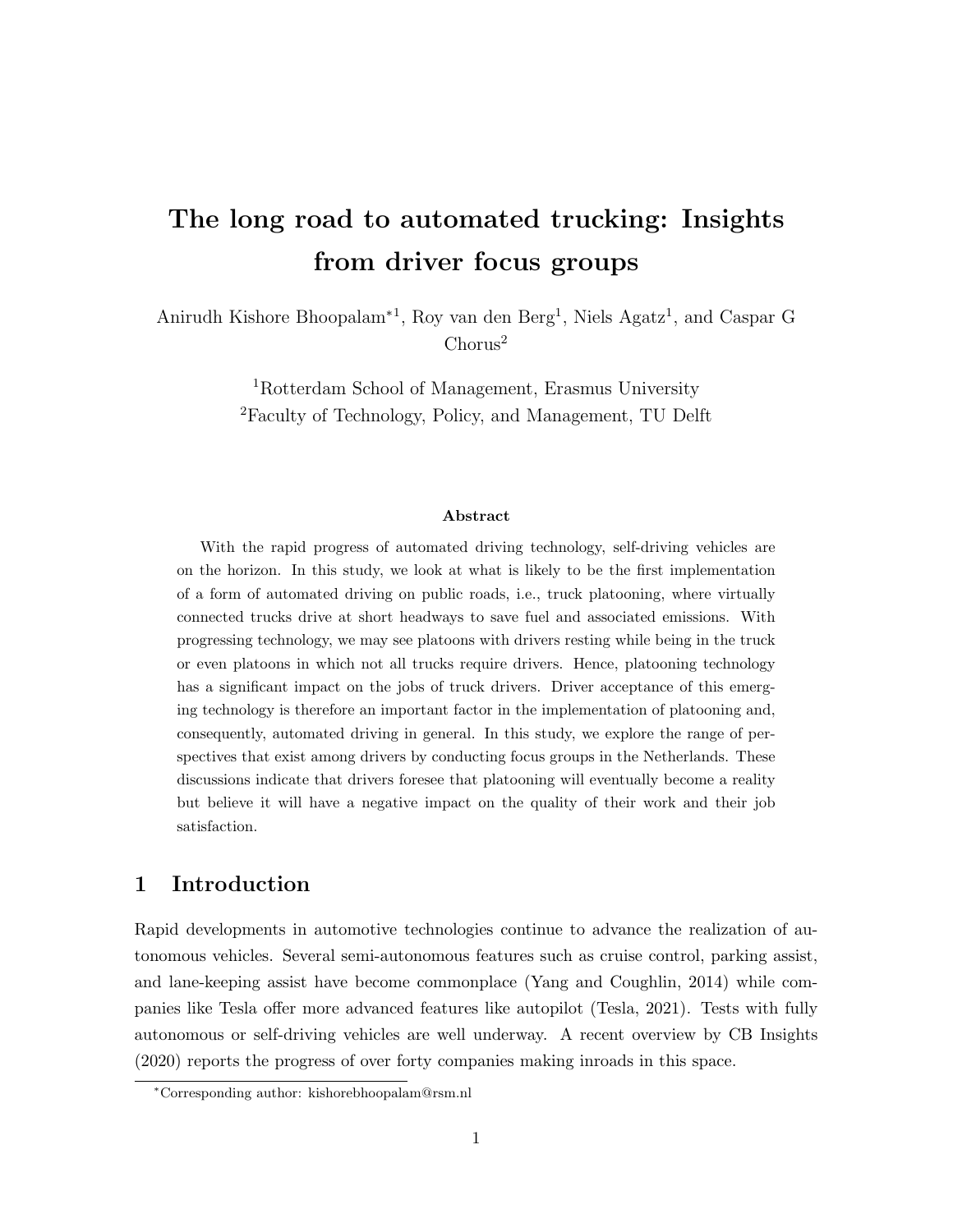Autonomous vehicle technology gives rise to several potential benefits. By eliminating human error and inconsistencies, it is likely that autonomous vehicles will elevate safety levels and improve traffic flow [\(Gruel and Stanford, 2016\)](#page-21-0). They can possibly increase "equality in mobility" by allowing groups such as the physically challenged and the aged to make use of cars. Moreover, they free up time for commuters to carry out additional tasks (Pudane [et al., 2019\)](#page-25-0). Apart from these direct benefits, self-driving vehicles could change society in more fundamental ways. For instance, self-driving cars could adopt a sharing model and operate as "driverless taxis" eliminating the need for car ownership [\(Combs, 2019;](#page-20-1) [Masoud](#page-24-0) [and Jayakrishnan, 2016\)](#page-24-0). Not only would such a system reduce the total number of cars, but it would also free up space in central urban areas by not requiring parking spaces. [Milakis](#page-24-1) [et al.](#page-24-1) [\(2017\)](#page-24-1); [Gruel and Stanford](#page-21-0) [\(2016\)](#page-21-0) outline such ripple effects of self-driving vehicles. Unsurprisingly, [Brynjolfsson and McAfee](#page-19-0) [\(2014\)](#page-19-0) often refer to autonomous vehicles as an important element of what they call the "second machine age".

As with any such potentially paradigm-shifting development, a gradual and phased deployment is likely. Freight transport, more specifically, commercial trucking is often thought of as one of the most interesting early application areas for various reasons. First, there already exist successful implementations of autonomous vehicle technology in closed settings such as in warehouses or container terminals [\(Azadeh et al., 2019;](#page-18-0) [Roodenbergen and Vis,](#page-26-1) [2001;](#page-26-1) [Kim and Bae, 2004\)](#page-23-0). Second, they reduce operating costs and increase hours of service leading to direct business savings for commercial fleet operators [\(Fritschy and Spinler, 2019\)](#page-21-1). Companies have therefore begun developing and testing self-driving trucks [\(Hirsch et al.,](#page-22-0) [2020;](#page-22-0) [Frangoul, 2019;](#page-21-2) [Tesla, 2019;](#page-26-2) [Benz, 2015\)](#page-19-1).

Despite the enormous investments, it is unlikely that autonomous trucks will be allowed on the road any time soon. Several safety concerns remain along with questions about security, privacy, and liability [\(Simpson et al., 2019;](#page-26-3) [Fagnant and Kockelman, 2015\)](#page-20-2). Consequently, legal and policy issues continue to exist [\(Slowik and Sharpe, 2018\)](#page-26-4). Therefore, driver supervision would likely still be needed in the near future. Further progress in technology and testing would gradually reduce this requirement.

With cruise control and lane-keeping assist commercially available, further progress in technology points to platooning as the next step. Platooning is often seen as one of the most likely first steps in the roll-out of automated driving on public roads [\(World Maritime](#page-27-1) [University, 2019\)](#page-27-1). Platooning technology virtually connects a set of trucks to form a convoy with a leading truck and one or more following trucks at short headways. Following trucks may automatically manoeuvre based on the operation of the lead truck. With time and progressing technology, we may see platoons with drivers resting while being in the truck or even platoons in which not all trucks require drivers, thereby moving closer and closer to a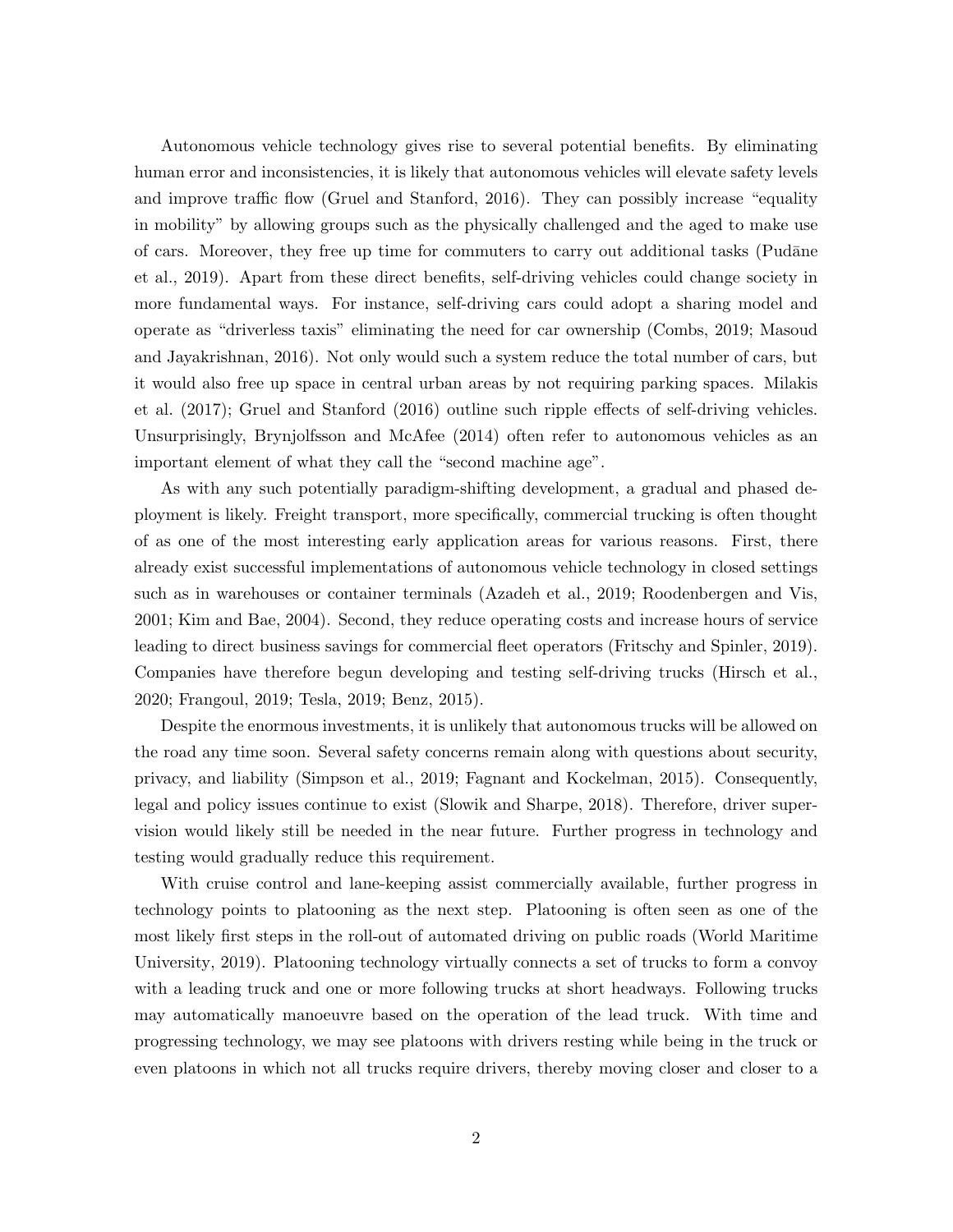society with fully autonomous self-driving vehicles [\(Kilcarr, 2016\)](#page-23-1). Various companies have conducted real life tests in different parts of the world [\(Eckhardt et al., 2016;](#page-20-3) [Ministry of](#page-24-2) [Transport - Singapore, 2017;](#page-24-2) [Tsugawa, 2014\)](#page-26-5).

Truck platooning and related automotive technologies will change the job of truck drivers by gradually taking over more and more tasks. Truck drivers' acceptance of these developments is important not only for the future of platooning but for that of automated driving in general. An implementation of this technology without considering driver views could leave them feeling disgruntled [\(Brown et al., 2002\)](#page-19-2), slowing down the adaptation of automated driving in the process. The abundance of literature on technology acceptance in many areas shows the necessity of such research. We provide a brief overview of this literature stream in Section [2.](#page-3-0) The current driver shortages only increase the importance of exploring drivers' anticipation of this new technology, and their views on how it would affect their job  $(satisfactor)$ . (Müller, 2020; [Costello and Suarez, 2015\)](#page-20-4)

In the platooning literature, most work has done been from the perspective of technology [\(Bergenhem et al., 2012;](#page-19-3) [Maiti et al., 2017\)](#page-23-2), safe manoeuvring of platoons [\(Kavathekar and](#page-22-1) [Chen, 2011\)](#page-22-1), human factors [\(Heikoop et al., 2017;](#page-22-2) Hjamdähl et al., 2017; [Larburu et al.,](#page-23-3) [2010\)](#page-23-3)) and transportation optimization [\(Bhoopalam et al., 2018\)](#page-19-4). A few research efforts such as [Castritius et al.](#page-19-5)  $(2020)$ ; [Yang et al.](#page-27-2)  $(2018)$ ; Fröhlich et al.  $(2018)$ ; [Richardson et al.](#page-25-1)  $(2017)$ look at driver acceptance of platooning technology focusing on the first phase of deployment in which drivers still need to be present and attentive in all trucks of the platoon. However, the potential benefits of this first phase in terms of cost savings appear to be small in practice [\(Daimler, 2019\)](#page-20-5). Therefore, we go beyond simple platooning and consider more advanced forms of vehicle automation in which drivers in the following trucks may rest or in which drivers are not needed in the following trucks. In the latter setting, there is only a driver in the first truck of the platoon. These more advanced forms clearly have a big impact on the work of the truck drivers, creating a need to understand their acceptance of such more radical technological change.

To the best of our knowledge, we are the first to study driver acceptance of these more advanced forms of autonomous driving technology and platooning. Given this gap, we look at these developments from an open-ended and exploratory perspective. We believe the lack of knowledge in this domain precludes any more specific quantitative or theory testing research. Therefore, we aim to open the pathway towards more concerted, quantitative, and confirmatory research efforts in the area and consequently contribute toward the implementation of automated driving. More specifically, our contribution is twofold - (i) we explore the various perceptions of drivers on the different forms of truck platooning and (ii) we explore the range of driver perspectives regarding the advantages and disadvantages of the different forms of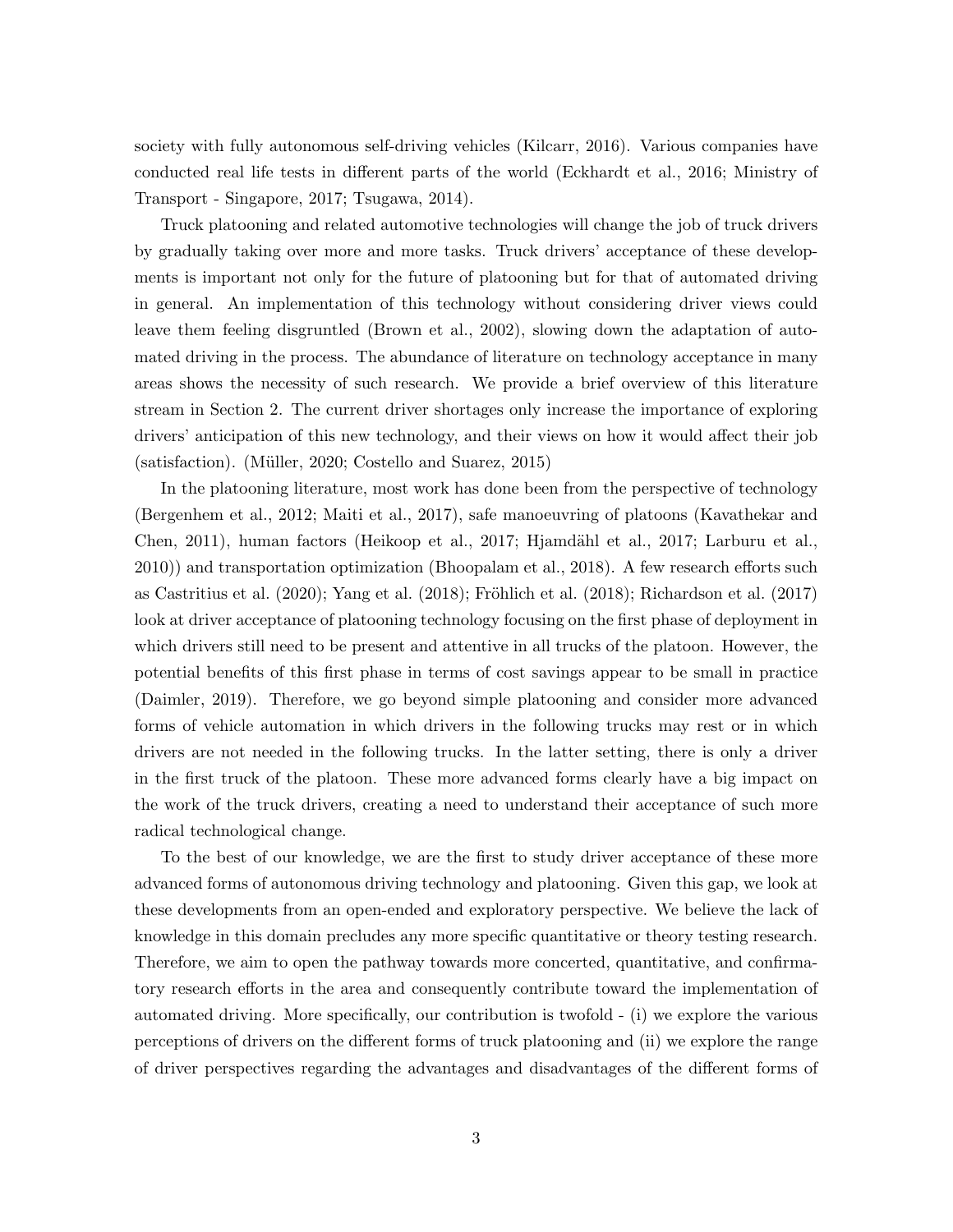truck platooning for their jobs.

The rest of the paper is structured as follows. In Section [2,](#page-3-0) we review the technology acceptance literature with a focus on transportation. Following this, we explain our research methods and data collection in Section [3.](#page-4-0) Then, we go into our findings in Section [4](#page-7-0) and discuss these findings in Section [5.](#page-15-0) We conclude the paper in Section [6.](#page-17-0)

## <span id="page-3-0"></span>2 Relevant literature

There is a large body of literature on technology acceptance. The basic framework most often used to study the acceptance of a new technology is the Technology Acceptance Model  $(TAM)$  developed by [Davis](#page-20-6) [\(1989\)](#page-20-6). Several studies like Marangunić and Granić [\(2015\)](#page-23-4); [Bagozzi](#page-18-1) [\(2007\)](#page-18-1); [King and He](#page-23-5) [\(2006\)](#page-23-5); [Ma and Liu](#page-23-6) [\(2004\)](#page-23-6); [Lee et al.](#page-23-7) [\(2003\)](#page-23-7); [Szajna](#page-26-6) [\(1996\)](#page-26-6) provide extensive overviews of TAM research. Our current work could inform and assist in the design of more specific TAM research for the advanced platooning forms.

The digitization and automation of work has received a lot of attention. The acceptance of information systems technology has been studied in multiple contexts such as office au-tomation (Marquié et al., 1994; [Hardin, 1960a,](#page-21-4)[b\)](#page-21-5), sales [\(Buttle et al., 2006;](#page-19-6) [Morgan and](#page-24-5) [Links, 2001\)](#page-24-5), healthcare [\(Ziefle and Valdez, 2017;](#page-27-3) [Pino et al., 2015;](#page-25-2) [Hu et al., 2015;](#page-22-4) [Pai and](#page-25-3) [l Huang, 2011;](#page-25-3) [Wilkowska and Ziefle, 2011;](#page-27-4) [Walter and Lopez, 2008\)](#page-27-5), education [\(Park and](#page-25-4) [Han, 2016;](#page-25-4) [Al-Emran et al., 2018;](#page-18-2) [Almaiah, 2018\)](#page-18-3). Moreover, there is a large stream of research that focuses on industrial automation - for instance, in domains of automobile manufacturing [\(Faunce, 1960\)](#page-21-6), power plant operation [\(Mann and Hoffman, 1960\)](#page-23-8), and industrial production [\(Haddad, 1996;](#page-21-7) [Walker, 1957\)](#page-26-7). In this context, [Argote et al.](#page-18-4) [\(1983\)](#page-18-4) and [Haddad](#page-21-7) [\(1996\)](#page-21-7) point out that technology could reduce social interactions and level of autonomy in a job, potentially leading to alienation and stress.

In transportation, most technology acceptance research focuses on passenger and private transport. This includes automated public transport [\(Madigan et al., 2017;](#page-23-9) [Alessandrini](#page-18-5) [et al., 2014\)](#page-18-5), bicycle sharing [\(Fan and Zheng, 2020;](#page-20-7) [Kaplan et al., 2015\)](#page-22-5), and even air travel [\(Rice et al., 2019;](#page-25-5) [Bouwens et al., 2018\)](#page-19-7). When it comes to private vehicles, acceptance research began growing in prominence in the early noughties and has been progressing alongside the technology - with earlier studies looking at advanced driver assistance systems like cruise control and speed assist [\(Wiethoff et al., 2002;](#page-27-6) [Marchau et al., 2001\)](#page-23-10) to more recent studies looking at self-driving cars [\(Raue et al., 2019;](#page-25-6) [Robertson et al., 2017;](#page-25-7) [Daziano et al.,](#page-20-8) [2017;](#page-20-8) [Schoettle and Sivak, 2014\)](#page-26-8); see [Becker and Axhausen](#page-19-8) [\(2017\)](#page-19-8) for a literature review.

In contrast, the body of literature focusing on commercial drivers is smaller and more recent. [Ghazizadeh et al.](#page-21-8) [\(2012\)](#page-21-8) find that trust in technology is a major determinant in drivers' willingness to use on-board monitoring systems. Similar conclusions are drawn by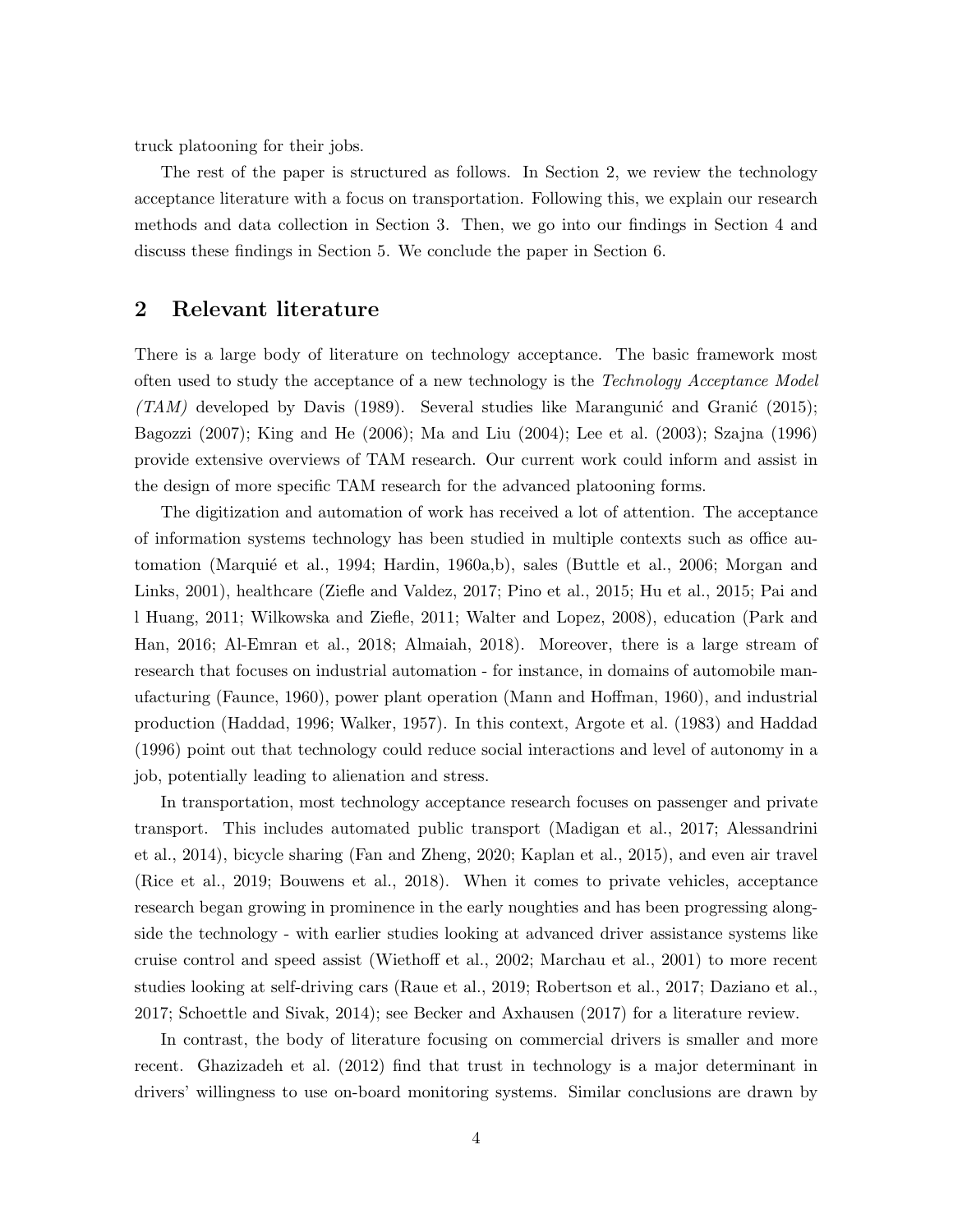[Richardson et al.](#page-25-1) [\(2017\)](#page-25-1) who also point out that drivers are afraid of being made redundant. As indicated in Section [1,](#page-0-0) a handful of studies look at the first phase of platooning technology, where drivers in all trucks need to be present and attentive at all times. [Neubauer et al.](#page-24-6)  $(2019)$ ; Fröhlich et al.  $(2018)$  both encounter skepticism from drivers for reasons similar to those pointed out by [Richardson et al.](#page-25-1) [\(2017\)](#page-25-1). [Castritius et al.](#page-19-5) [\(2020\)](#page-19-5); [Yang et al.](#page-27-2) [\(2018\)](#page-27-2) take an additional step and check acceptance of drivers before and after they have experienced platooning technology. They find drivers to be more open and accepting after having experienced working with the technology.

## <span id="page-4-0"></span>3 Research methods and design

Our research focuses on an emerging technology that has not received much attention from the truck driver perspective. As a result, it is not clear how the people that have to work with the new technology perceive and evaluate the developments. Focus groups are a suitable method of data collection in such exploratory settings [\(Sutton and Arnold, 2013\)](#page-26-9).

The group dynamic among participants in a focus groups fosters the generation of new ideas that might not have been thought of previously or otherwise, even by the researcher (see [Morgan](#page-24-7) [\(1996\)](#page-24-7); [Kitzinger](#page-23-11) [\(1994,](#page-23-11) [1995\)](#page-23-12)). This may help participants shape their ideas during the discussion and, as a result, contribute more meaningfully. Moreover, the open ended nature of focus groups ensures that the researchers' preconceived notions do not bias the outcomes. Furthermore, gathering information from participants in focus groups is more time-efficient compared to one-on-one settings such as interviews.

Focus groups are a common research method in technology acceptance research [\(Ziefle](#page-27-3) [and Valdez, 2017;](#page-27-3) [Park and Han, 2016;](#page-25-4) [Pino et al., 2015;](#page-25-2) [de Barcellos et al., 2014;](#page-19-9) [Zaunbrecher](#page-27-7) [et al., 2014;](#page-27-7) [Wilkowska and Ziefle, 2011\)](#page-27-4) and in transportation (Pudāne et al., 2019; Maréchal, [2016;](#page-24-8) [Simons et al., 2014,](#page-26-10) [2013;](#page-26-11) [Coughlin, 2001;](#page-20-9) [Yassuda et al., 1997\)](#page-27-8). Prior interviews often help in structuring and designing focus groups [\(Sutton and Arnold, 2013\)](#page-26-9). Therefore, we use a combination of interviews and focus groups in our study.

#### 3.1 Research design

During the research design, we conducted semi-structured interviews with several experts from a Dutch research consultant group involved in managing national platooning projects such as CATALYST [\(Janssen et al., 2020\)](#page-22-6) and ENSEMBLE [\(Ensemble, 2018\)](#page-20-10). We structure the focus group design around the different levels of automation and associated involvement of drivers based on [Bhoopalam et al.](#page-19-4) [\(2018\)](#page-19-4). We briefly describe them below -

Human driven platooning (HDP). All drivers in a platoon are required to be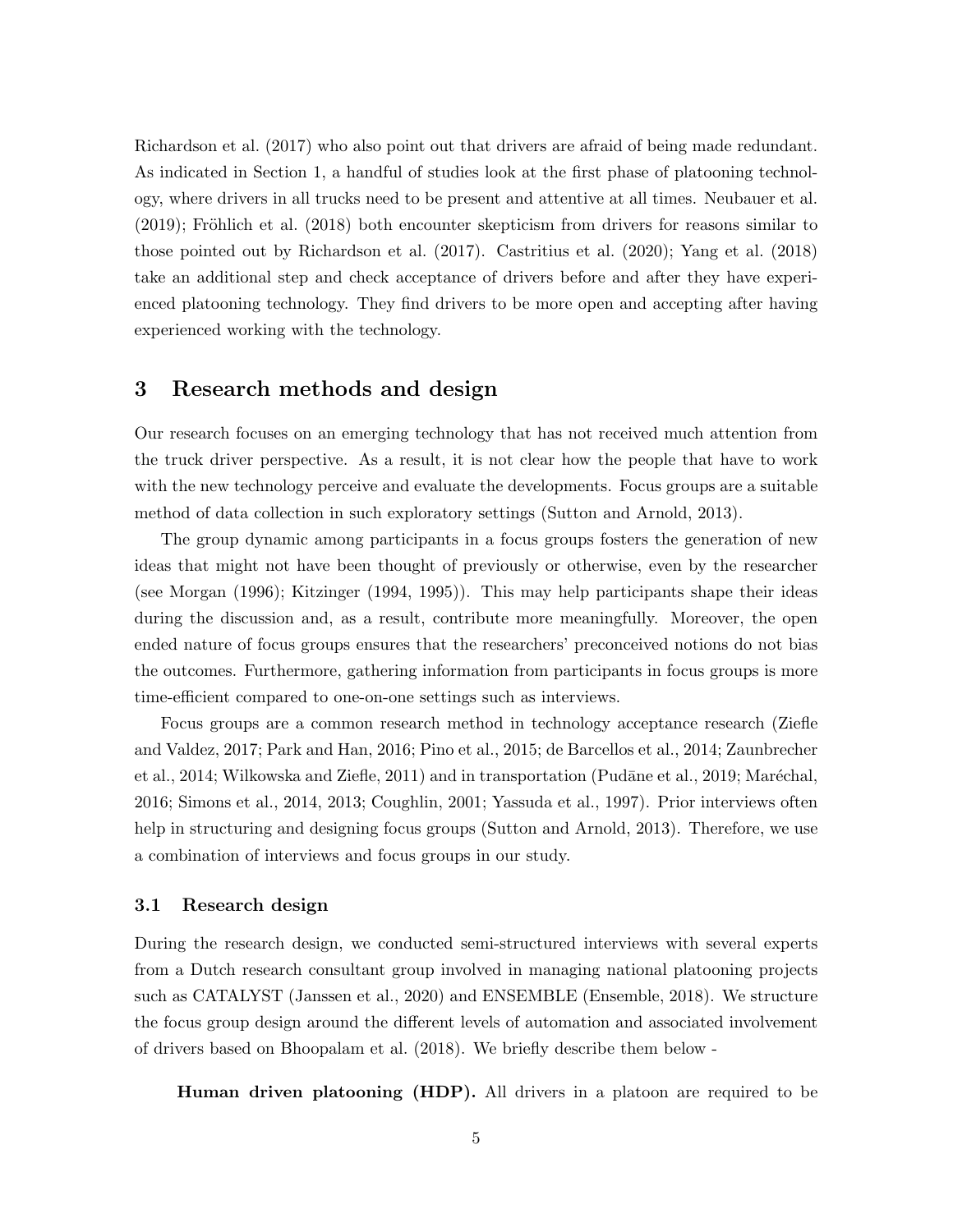attentive at all times. The drivers in the following trucks receives assistance in the operational tasks such as braking and/or steering tasks but is still in control of the tactical driving tasks such as determining when to change lanes, turn or use signals etc.

Human driven platooning with in-platoon resting (HDP-IP). Drivers in the following trucks may rest during the platoon as the following trucks can handle all driving tasks. This could mean that the time as part of the platoon does not count as formal driving time for the driver in the following trucks.

Hybrid platooning (HP). This type of platooning allows the removal of drivers from one or all the following trucks in a platoon. Drivers would still need to be present when a truck is outside of the platoon. Therefore, drivers may need to be shuttled around between meet/split points of platoons to drive individual trucks to/from these points.

Existing platoon literature that we described in Section [2](#page-3-0) focuses on HDP. We also consider the platooning forms associated with more advanced levels of automation. Table [1](#page-6-0) provides an overview of the questions used in our focus groups. The questions are grouped into several categories. The first category serves as an introduction and is meant to get an idea of how drivers perceive their jobs and the way that any recent technology has changed their work. The following three categories correspond to the different forms of platooning. The questions across the different categories are mostly consistent with HDP and HDP-IP having some additional specific ones related to their respective characteristics. To conclude, participants were asked how they thought platooning technology would affect transport companies.

### 3.2 Recruitment and data collection

As is common in focus group research (see [Wilkinson and Silverman](#page-27-9) [\(2004\)](#page-27-9)), we conducted five focus groups in total. These focus groups took place in the Netherlands in the period between May 2019 and February 2020, i.e., before the Coronavirus pandemic. Each focus group had 4 to 7 truck drivers with a total of 25 drivers across the groups; 24 males and one female. The drivers had an average age of 46.2 years with the oldest being 63 and the youngest 25. The drivers worked for different transport companies and transported different loads, e.g., containers, bulk or garbage. Some drivers only performed transportation trips within the Netherlands while others performed longer international trips. None of the drivers had any prior experience with platooning technology. We provide information on these drivers in [A.](#page-28-0) The focus groups had an average duration of approximately 75 minutes with the longest one taking 90 minutes.

To carry out these focus groups, we visited three truck stops in the Netherlands; at the Port of Rotterdam, in Vuren, and in Vlaardingen. In particular, we visited truck stops with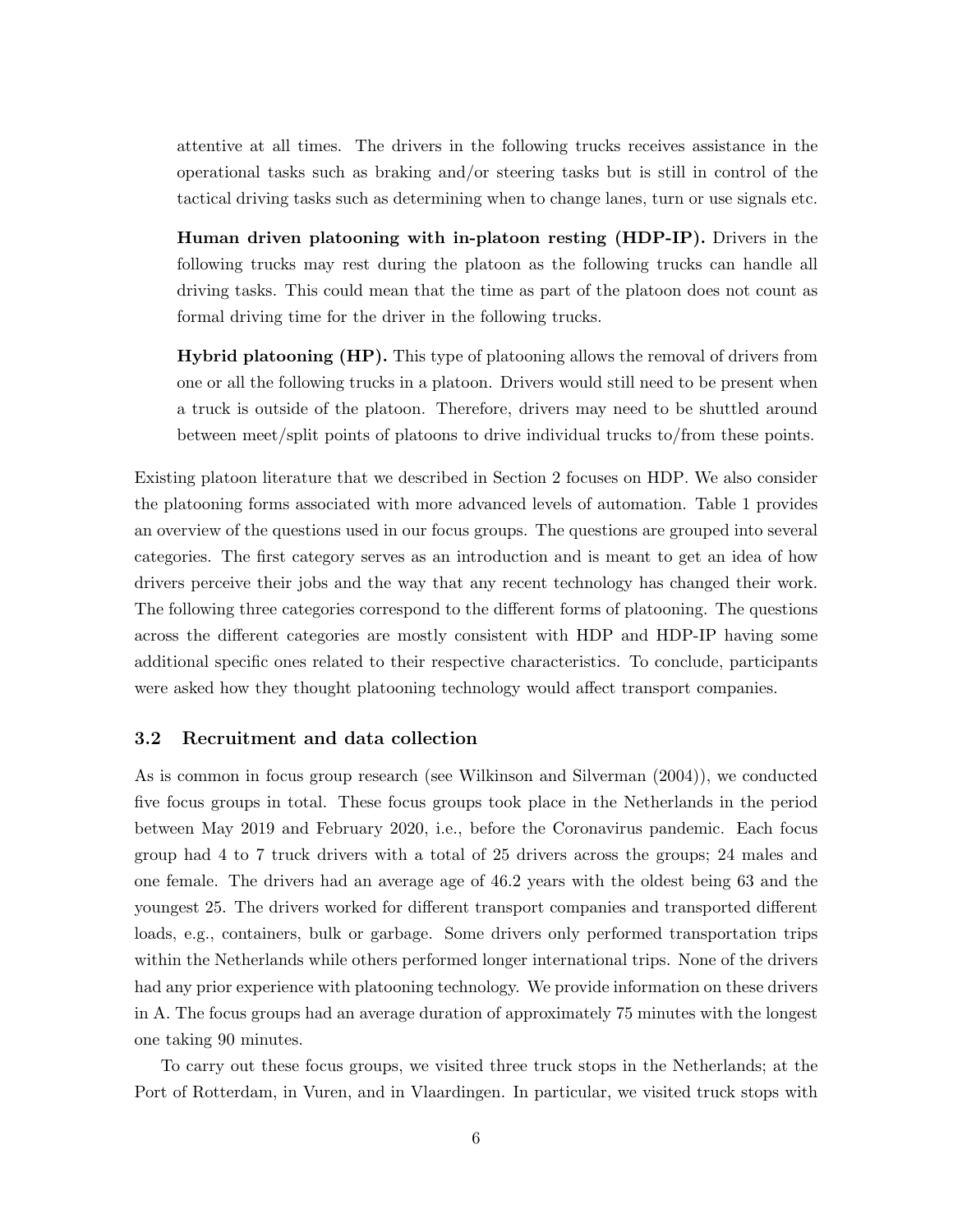#### Introduction

Who are you and what is your job?

What does your typical day at work look like?

Have you had to get used to any new technology at your job? How did it make your job different (easier/harder)?

#### Human driven platooning

Do you think this will become a reality? When?

Let's say it does become a reality. How would it affect the way you do your job?

What do you think the benefits of this are for you?

What are the drawbacks of this for you?

#### Human driven platooning with in-platoon resting

Do you think this sort of platooning will become a reality? If so, when?

How will this further development in the technology affect the way you do your job?

What do you think the benefits of this are for you?

What are the drawbacks of having this for you?

How would you like the truck cabin interior to be if you had to take a break in it?

Apart from taking breaks, what kind of other activities do you think you could do in a following truck?

#### Hybrid platooning

Do you think this sort of platooning will become a reality? If so, when?

How will this further development affect the way you do your job?

What do you think the benefits of this are for you?

What are the drawbacks of having this for you?

In such a scenario, would you prefer being the leader of a platoon or someone that mainly does first/last mile trips?

#### Final thoughts

How do you think platooning will affect your company if it does become a reality?

#### <span id="page-6-0"></span>Table 1: Focus group questions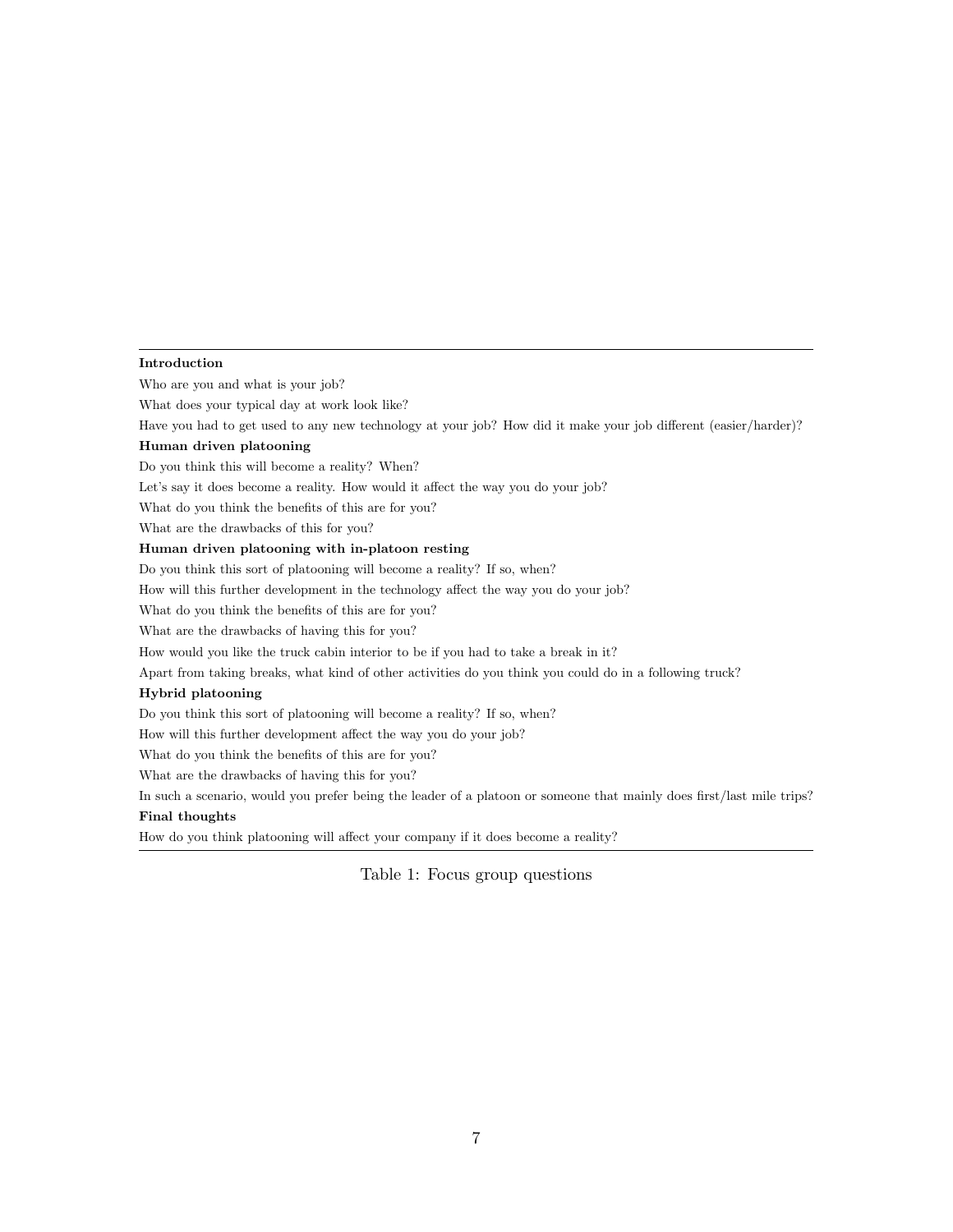restaurants where truck drivers spend their evenings after their work day. We approached truck drivers and asked if they would be willing to participate in our focus group. With sufficient participants, we carried out the focus group session. There were two visits in which we did not succeed in recruiting enough truck drivers to form a focus group.

During the focus groups, the participants were shown slides explaining each form of platooning and were allowed to freely express their thoughts with the moderator guiding the discussion and keeping all participants involved. The focus groups were all carried out in Dutch.

## 3.3 Data Analysis

The audio from all focus groups was recorded, transcribed, and translated to English for analysis. We studied the data using content analysis [\(Neuendorf and Kumar, 2015\)](#page-24-9). That is, the data from all focus groups was coded and patterns were identified to gain insights. Like Pudāne et al. [\(2019\)](#page-25-0), our analysis is largely inductive but with some deductive elements based on insights from the literature.

## <span id="page-7-0"></span>4 Findings

We now go into the findings from our focus groups. Findings will be accompanied by quotes from drivers where relevant.

## <span id="page-7-1"></span>4.1 Job satisfaction

In general, the drivers were proud of their work and felt that it brought them fulfillment. The drivers find it attractive to be on the road for long periods of time. While on the road, they especially appreciate their perceived freedom and autonomy. Furthermore, they find their jobs to be eventful as they move between different locations and meet different people along the way. These findings are consistent with earlier studies on truck driver job satisfaction [\(Johnson et al., 2011;](#page-22-7) [Stephenson and Fox, 1996\)](#page-26-12). Several drivers argued that it was hard to explain the joys of their work to someone outside the profession.

"I like everything (about the job) but I don't really know why. You grow up with it. It is just your thing. It is your life" (Rudy) "It [truck driving] is a hobby for me."  $(John)$ "You should see it [truck driving] as a hobby, otherwise it won't work." (Jan)

Viewing the profession as a hobby was seen as a necessity by drivers in order to deal with the negative sides of the job. The above mentioned positives often come with caveats such as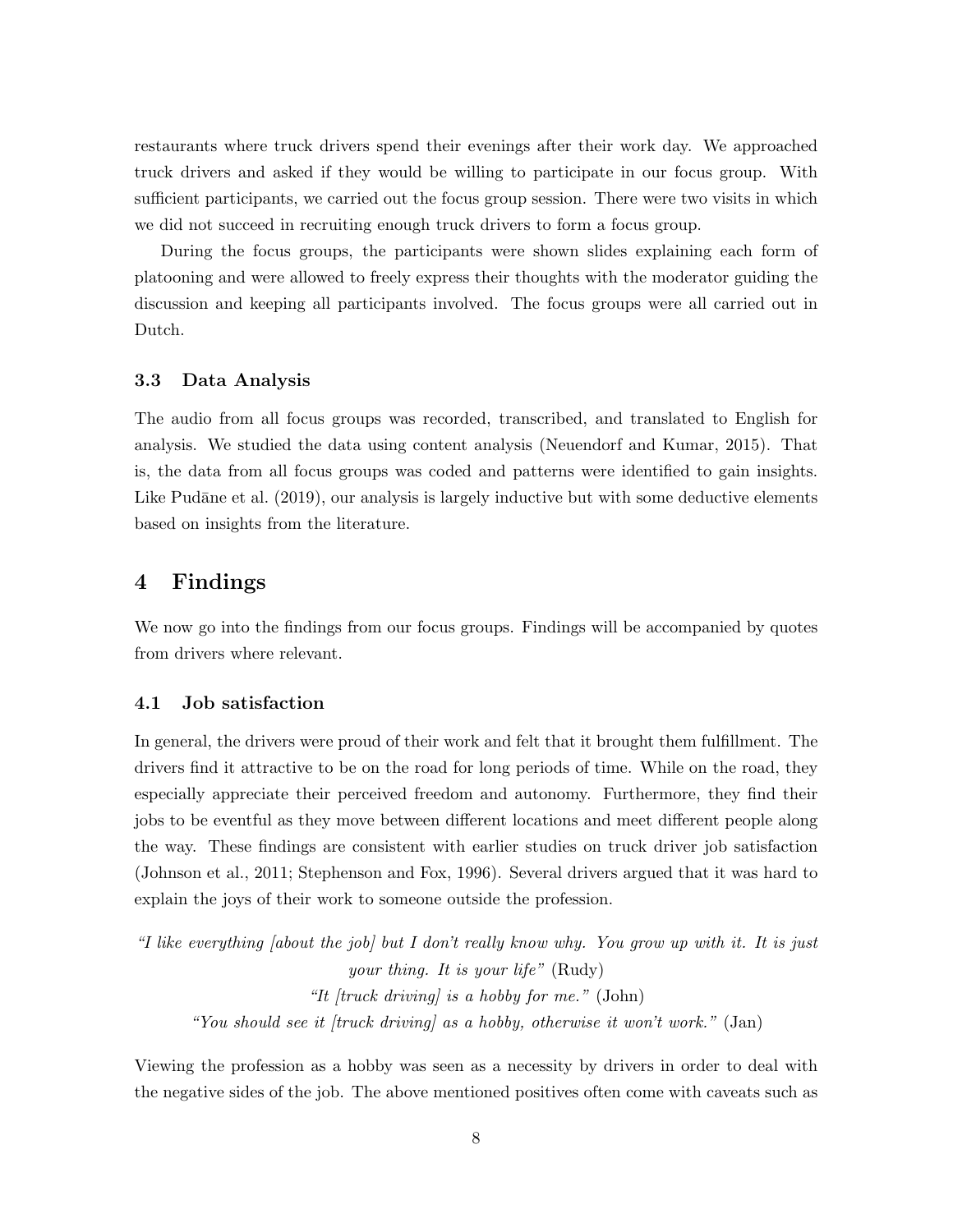being away from home and by yourself for extended periods or constantly having to deal with traffic. Traffic related frustrations include the 'anti-social' driving behavior of surrounding civilian traffic, that is, car drivers do not consider the sheer mass of a truck and treat it as just another car that can brake quickly when, for instance, a car would abruptly change lanes in front of them. As a result, nearly every truck driver had experienced some close calls on the road. The recently rising traffic levels have exacerbated this.

"And what I find very annoying at work is antisocial driving behavior. Selfish driving behavior. Just people who always want to get past a traffic jam. Then they are at the wrong place" (Robert)

"How people feel about you. That people have absolutely no respect for you on the street" (Shawn)

Apart from traffic concerns, drivers felt their jobs negatively impacted their social lives. Their jobs did give them the chance to meet other drivers and employees at the various locations they visited but it did take away the time with friends and family. These factors for dissatisfaction are in line with studies exclusively looking at truck driver job satisfaction in different parts of the world such as the United states [\(Fields, 1998;](#page-21-9) [Mittal et al., 2018\)](#page-24-10), China [\(Jiang et al., 2017\)](#page-22-8), India [\(Mittal et al., 2018\)](#page-24-10), the Netherlands [\(De Croon et al., 2002\)](#page-20-11).

Some of the more recent job-related concerns were about the decrease in autonomy and freedom mainly due to recent developments in technology, which leads us to the next section.

### <span id="page-8-0"></span>4.2 Experiences with new technology

One of the technologies that has had the most profound impact on the work of the truck driver over the last two decades is the tachograph. A digital tachograph continuously tracks speed, driving periods, and breaks. For many drivers in our focus groups, the introduction of the tachograph represented a significant shift from the days when employers could only reach them on fixed telephones at certain locations. As employers constantly monitor the drivers, the drivers perceive less freedom and autonomy.

"But everything is planned exactly that way. It was not like this. They know that he [the driver] will arrive at this time and that he will be ready at that time. Everything is planned. The people are so focused and stressed, including the drivers, because they have to be exactly on time. That was not the case at the time." (Adam)

Together with an on-board computer, many administrative tasks are now accomplished electronically which the drivers argue means that they have less social interaction.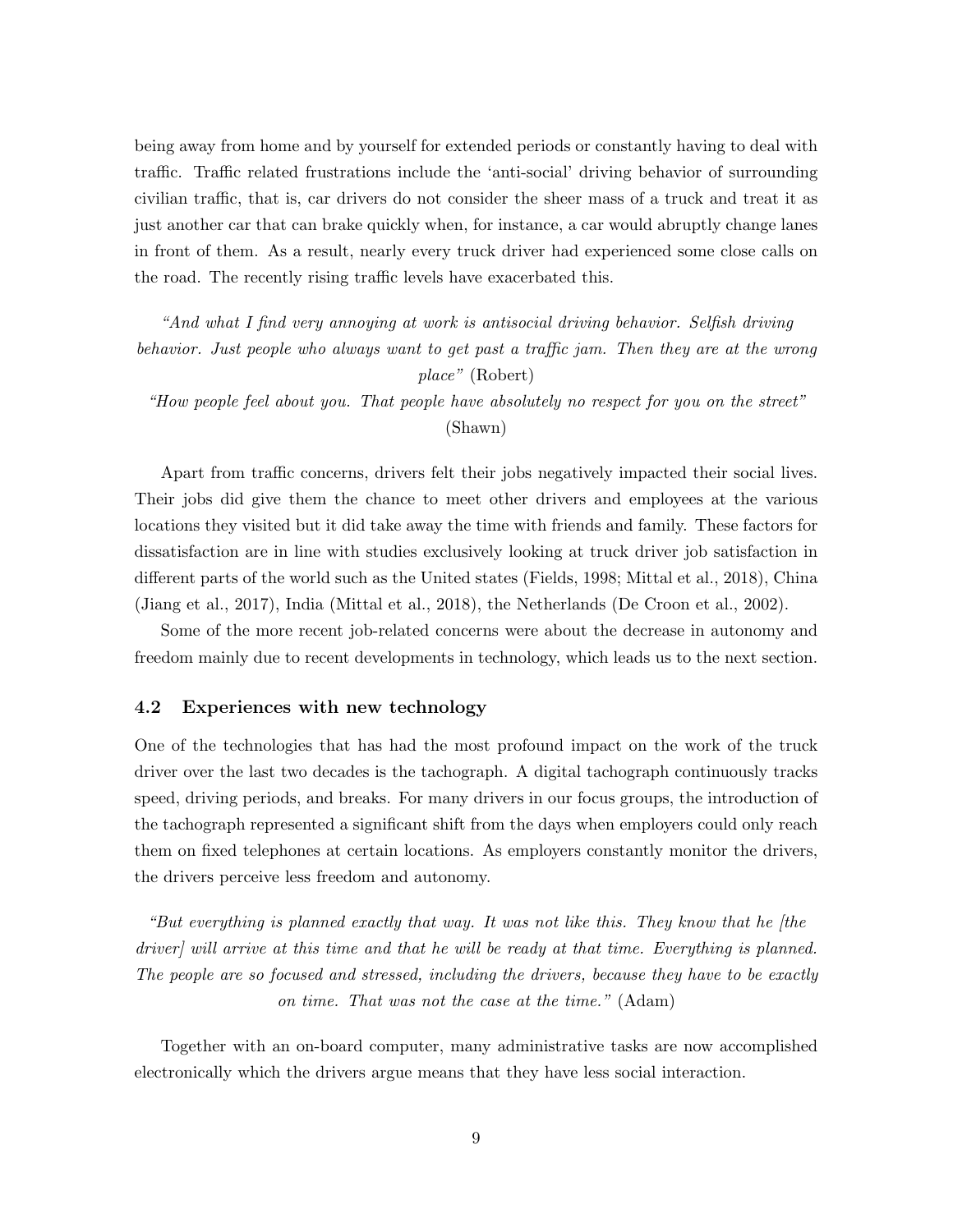"Now we no longer communicate [with people at drop-off location]. It is just click and press, we are no longer in contact. We don't really talk to each other anymore at the terminal. This [use the tachograph] is really all I do. This is the only time this whole week that I talk to someone." (John)

Drivers have also get used to ABS (Anti-lock Braking System) and EBA (Emergency brake assist), which the overwhelming majority of the focus group drivers agreed was good and added to safety. In general, they felt that ABS did not fundamentally change their driving tasks. Some drivers however did not trust it since they felt it, on occasion, intervened at inappropriate times. This left them feeling they were not in control of the truck any more, and therefore unsafe.

"The system sometimes intervenes too quickly. I drove through Eindhoven on Monday and I was braking, gently braking. But it [EBA] did not not think it was hard enough. That thing just went off" (Simon)

Another new technology that drivers mentioned was Adaptive Cruise Control (ACC). ACC in a vehicle automatically adjusts its speed to maintain a certain distance to the vehicle ahead. This is particularly relevant since platooning uses a more advanced version where all trucks are virtually connected. The majority opinion in the focus groups towards ACC seemed to be positive with drivers acknowledging it makes their tasks easier and safer.

"That is one great thing, that distance system  $|ACC|$ . You can just text while driving, now you can do everything. It couldn't be safer. You turn that thing on and you don't bump into anything" (James)

The above quote indicates a possible unintended consequence of having ACC. Texting while driving is clearly unsafe and therefore illegal in the Netherlands [\(Ministry of Infrastruc](#page-24-11)[ture and Water Management, 2019\)](#page-24-11). The driving task with ACC demands less attentiveness from drivers leaving them room to focus on other tasks, which might have an adverse effect on traffic safety in certain sudden and unexpected situations (see [Brookhuis et al.](#page-19-10) [\(2019\)](#page-19-10)).

We now segue into the more specific discussions on platooning. We organize the following sub-sections based on the different forms of platooning.

## 4.3 Implementation of platooning

Citing the developments they have already seen and experienced, drivers believe that the different levels of platooning would make their way to public roads in the future. They did, however, have very different estimates on the expected timeline. A few drivers thought that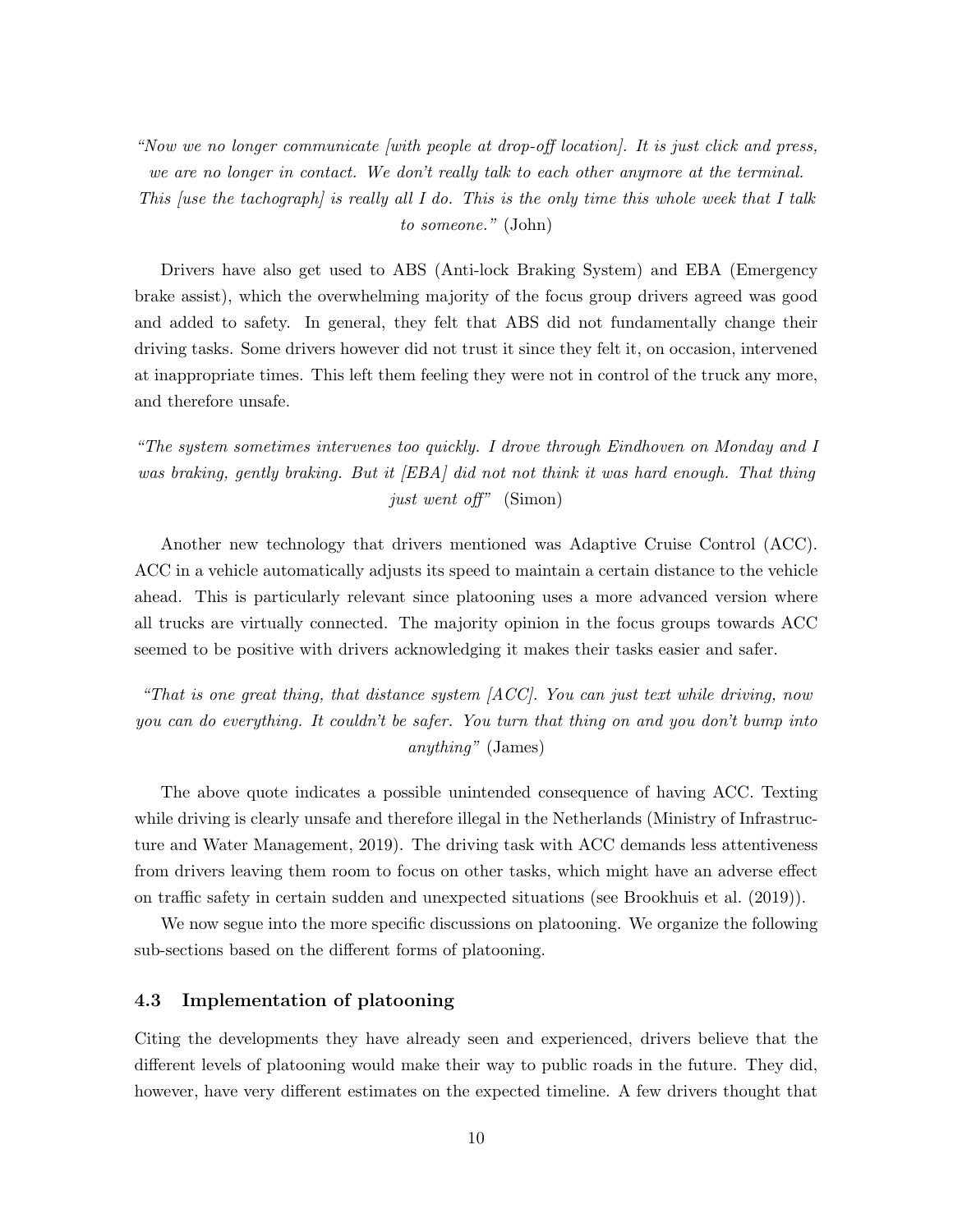the initial phases are already here - the trucks are just not virtually connected to each other. On the other hand, some other drivers, pointing to legal and regulatory processes, suggested it will take more than ten years before HDP would become a reality.

"And with that modern technology, that ABS, you actually already have that. You are all on the cruise control and that distance regulator. The car actually takes care of it. I think you are very much in the initial phase now." (Harry)

"Yes, the system is already there, but I think it is still early. I think it will take  $10\n-15$  years. Then they are already a lot of steps further" (Jay)

When it came to the timeline of HDP-IP, drivers thought it would appear about 5-10 years after HDP because of special infrastructure plausibly being required. Moreover, driving time regulations would need amending adding to the regulatory to-do list. The next step, HP was seen by drivers as something they would not experience since they would have retired by the time it would become a reality.

# "This  $[HP]$  is absolutely going to happen. Whether we will experience it? - Let me put it this way, then we are really already 25 years in the future. (Robert)

In the conversations about implementation, drivers also pointed out the usefulness of platooning would vary based on location - that is, platooning is likely to be implemented sooner in larger countries such as the United States or Australia. The longer distances there provide more opportunities for platooning. In smaller countries like the Netherlands, the distances between stops for trucks tend to be quite short, which means that the benefits are likely to be offset by the costs of forming a platoon. Furthermore, in a compact country like the Netherlands, the traffic tends to be denser with more interruptions from vehicles joining and leaving highways. As a result, the benefits of platooning here are likely to be lower. This is even more applicable to the more advanced forms – HDP-IP and HP– since longer distances are key for the benefits they provide.

" And we do not have those [long] distances. These [HDP-IP and HP] are very beautiful ideas. Hooking up hops. They have been busy with a system through the guardrail, but it does not work. I don't see this succeeding either. (Martin)

"Plus, we're talking about one stop now. How many trucks are driving in the Netherlands that have at least  $12-14$  stops in a day." (Martin)

Drivers also indicated that the achievement of a critical mass is essential for platooning to be a success, that is, it would work only if a lot of trucks are able to participate and collaborate. Drivers pointed out that a specific organization may need to manage the formation of platoons. This is similar to the idea of a platoon service provider (see [Janssen et al.](#page-22-9) [\(2015\)](#page-22-9))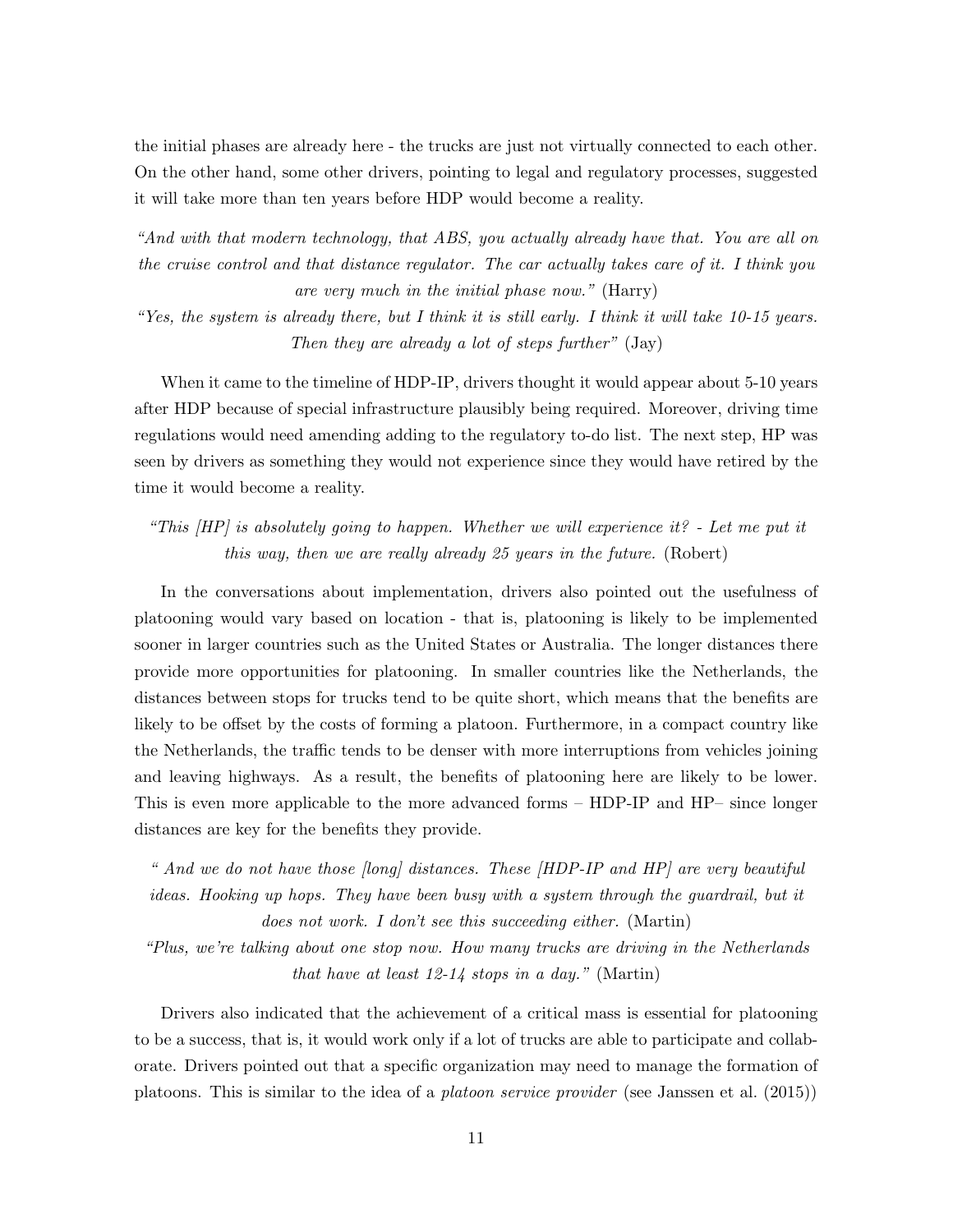"Then you only get one transport company in the whole of the Netherlands or Europe that takes care of all trucks, because otherwise it [HP] is not possible. I can't just get on his truck, because I only have a permit for my company" (Daan)

### 4.4 Driving in a platoon in traffic

None of the drivers from the focus groups had prior experience of driving in a platoon. Citing the high traffic density in the Netherlands, drivers expressed their concerns about trusting platooning technology to handle some of the complicated traffic situations they have experienced. This is exacerbated by the "anti-social" driving behaviour of surrounding traffic. Drivers recounted instances of some of their close calls in traffic.

"On that specific trajectory [from the port to the highway] you are passing multiple exits. Basically all trucks that merge onto the highway are fully loaded. Since the road is elevated, the speed of the vehicles is low when they merge. How does this influence other road users? That's something to take into account. I would be uncomfortable on such points. That my truck is going to decide things." (Rudy)

Some drivers however, did point out that if the technology would be reliable, it would lead to more relaxed driving - especially in a high traffic situations which can often be stressful. This was not the case with the more advanced forms of platooning. With HDP-IP, drivers found the idea of not being attentive and in control while being in the following truck hard to imagine. Given the repercussions of a potential accident, they would not be comfortable resting and posited that drivers should always be attentive.

"Surely you do not believe that I am going to sleep on a bed in such a moving thing [truck]. Well, certainly not." (Adam)

There is also the human aspect. You are in a convoy ten meters behind the truck in front of you, and you are going to close your eyes? No, you cannot do that." (Simon)

HDP-IP introduces another dimension of trust. Drivers in the following trucks now need to trust the lead driver in addition to the technology, which they would find difficult to do. This was again because of the repercussions of a potential accident.

"Then you have to put your trust completely in the front driver. I have some trouble with that." (Tim)

When it came to trusting technology, drivers preferred HP- driving the lead truck in such a platoon. This is because this would be closest to driving a truck the way they do currently,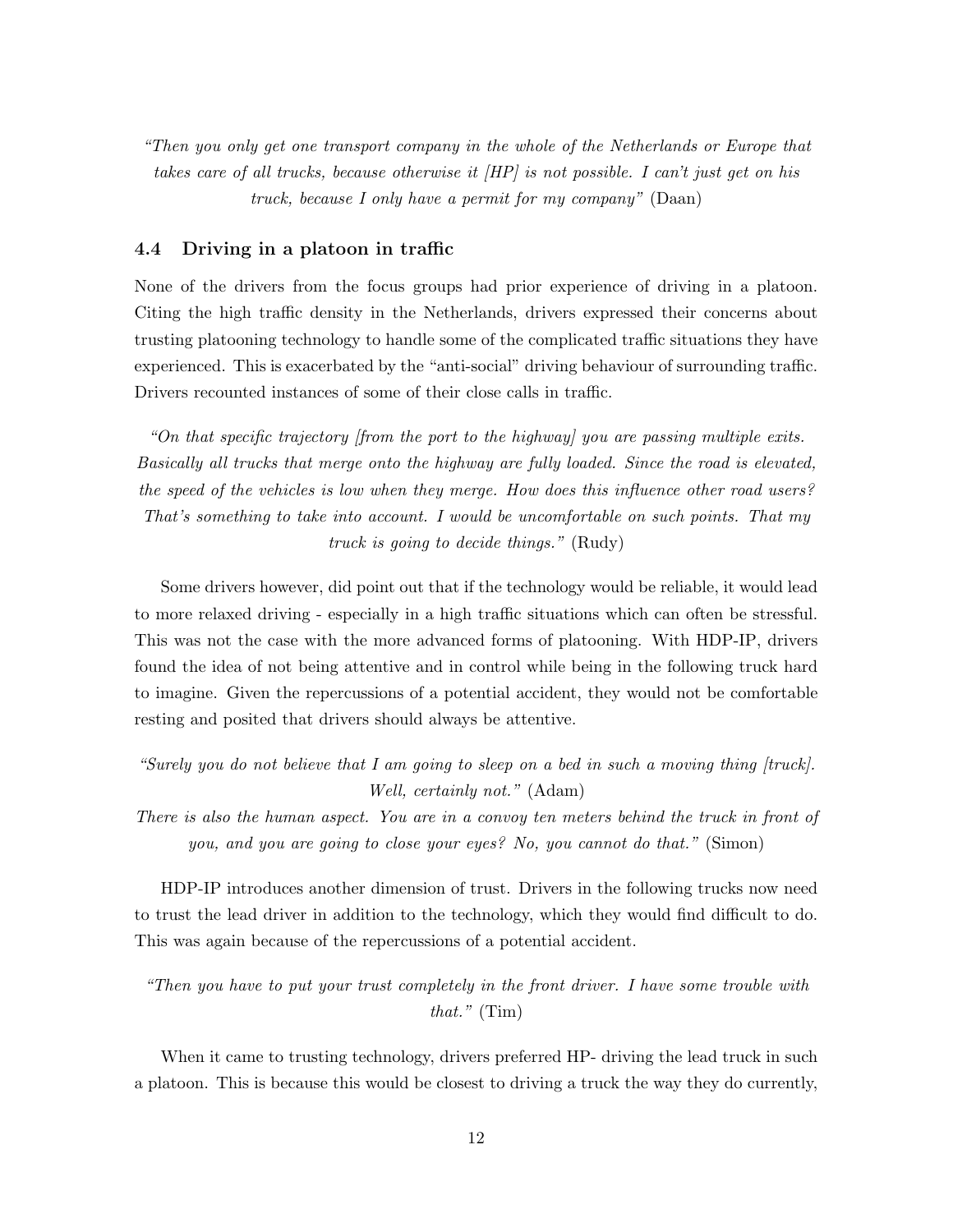only with extra load at the back (in the form of follower trucks). They would not have to give away too much of their driving task to the system this way. One driver pointed out that this form of platooning makes most sense from the drivers' perspective since it eliminates all the qualms a following driver might face. They therefore suggested the previous forms of platooning be skipped. This is similar to the argument for skipping SAE level 3 in the context of automated passenger cars (see [Auto2x](#page-18-6) [\(2019\)](#page-18-6)).

For all forms of platooning, drivers said that it is important that trucks in a platoon are ordered correctly and safely. For instance, brake power and mass of a truck would determine how quickly it can stop in an emergency situation and a truck that can do so quicker best belongs at further behind in the platoon. [Nowakowski et al.](#page-25-8) [\(2015\)](#page-25-8) suggest having trucks in ascending order of engine power to mass ratio.

### 4.5 Effects of platooning on a driver's job

Drivers discussed how platooning could affect their jobs at length in the focus groups. Drivers expected to see many changes in their work days due to platooning. We structure these effects of platooning on their jobs into four interrelated categories - (i) pleasure/satisfaction of work, (ii) freedom/autonomy in their work, (iii) relationship with their employers, (iv) nature of tasks they perform.

(i) Pleasure/satisfaction of work - As we discussed in Section [4.1,](#page-7-1) many truck drivers truly enjoy their work. They viewed platooning as something that would negatively affect their work by making it more monotonous and less fun. As platooning technology takes over several driving tasks, it reduces the fulfillment of driving.

"I just want to drive, I want to drive myself. My passenger car is an automatic, I think that is very different in terms of technology, but I think in a truck I just like switching gears myself. Sure, I sometimes had a painful leg in the traffic jam and it is also more tiring, but on the other hand I think it is a lot nicer." (John)

"No, then it will be a very long and boring day. Then you have nothing to do" ( $\text{Max}$ )

(ii) Freedom/autonomy in their work - Being their own boss was something the truck drivers truly appreciated. Although recent developments in technology (see Section [4.2\)](#page-8-0) have reduced the autonomy drivers perceive, they are still largely independent while on the road. Platooning, however, would further reduce their autonomy. Not only does it take over parts of their their driving tasks, but it also makes their driving schedules stricter. That is, drivers would have to follow tight guidelines to be able to meet up with other trucks to form platoons.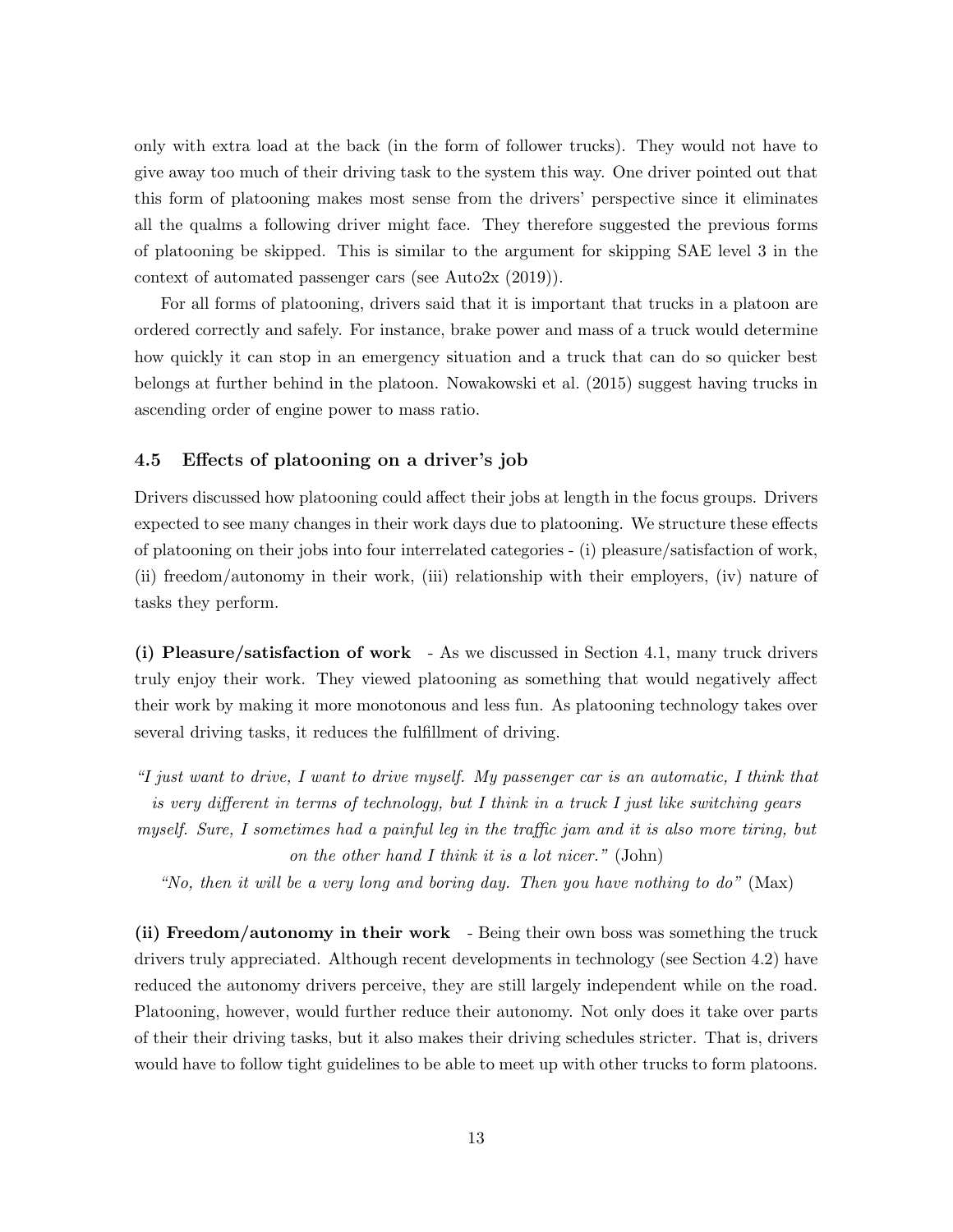"You have even less control. And again a piece of freedom that you have to hand in. " (Paul)

"And you are no longer your own boss. And then a computer will work with our machine. That does not make anyone happy. Every driver sitting here thinks this. You should not touch our machine. And I think that is the most important point. Then there is no more work for us." (Robert)

"We started working and we got the tachograph. Then we got a smarter tachograph and now we get an even smarter tachograph. We keep doing it because you can accelerate yourself. But when that is no longer there, there is really nothing left." (Daan)

As expected, this is aggravated by the increase in automation, that is, more advanced the form of platooning, the more freedom drivers lose. For instance, HDP-IP might cause drivers to even give up their traditional breaks for mandated ones in the truck. This would further increase their workloads. HP would imply that drivers must drive different trucks at different times, which means they have to give up their own personal truck. Being able to drive in their 'own' truck is very important for many drivers.

Why would you want that [HDP-IP]? We already work an average of 13 hours a day. (Andrew)

"Then you are in someone else's truck. Because that is still being ignored. It [our truck] is our house. You live in it all week and that [driving different trucks at different times] will not work." (Yohan)

(iii) Relationship with their employers - Drivers opined that their employers would enjoy the bulk of platooning benefits as it reduces costs. In addition, drivers expressed concerns that employers would not value their work the same anymore, that is, employers may argue that the drivers now work less since the technology takes over a big portion of the driving task. As a result, they were afraid that they may be paid less. Again, these concerns were more vocally expressed for the more advanced forms of platooning. As discussed, with HDP-IP, employers might ask drivers to work longer days without appropriate compensation. This sentiment, that 'freeing up time' would actually exacerbate stress and time pressure, echoes results from a focus group study held in the context of self-driving cars: Pudāne et al. [\(2019\)](#page-25-0) found that travelers anticipated that when others (e.g. employers) would know that they could spend time working when driving, this would be taken advantage of at the expense of the traveler.

" Yes, so you would not come home at all anymore. And probably for less pay, because you work less according to the boss. (Andrew)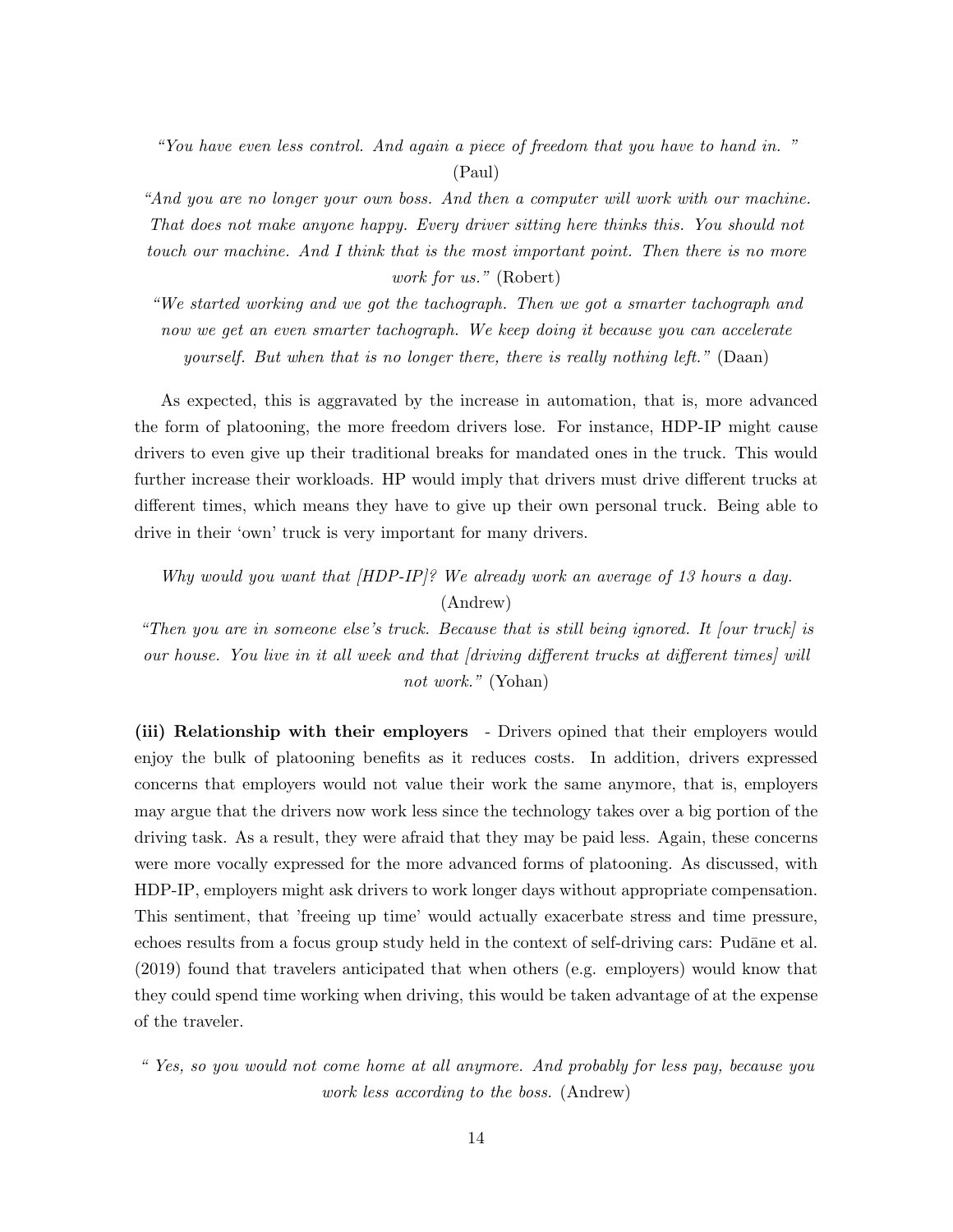In the case of HP, employers may claim that the time spent shuttling drivers around between the meet/split of platoons is not actually work and not compensate them for it.

"Because what will the boss say when the driver gets out of the car: I'm not going to pay you anymore. So that driver has to be driven to another place in a van. Those hours are not paid and then it is again at the expense of the driver." (Robert)

(iv) Nature of tasks they perform - Drivers perform a variety of tasks during the day apart from driving - such as administrative work, loading or unloading etc. Platooning technology could shake up the proportion of time drivers spend on each of them - mostly the advanced forms which do not require the drivers attention at all times. HDP-IP would change the way drivers spend time in their trucks - they could take breaks but also engage in other tasks. This could be entertainment related such as watching movies, work related such as doing some administration work, or related to personal development such as following a course.

"Administration. Maybe you can put a planner on such a truck. You are you planning for each other. Saves office building again" (Grant) " Maybe you are going to study or something. But yes, you still have to pay attention." (Gabriel)

The first quote above points to potential future business practices. Furthermore, drivers themselves could take on additional roles such as handling calls, planning, and so on [\(Glaeser,](#page-21-10) [2007\)](#page-21-10).

HP would significantly change the way drivers spend time outside of the truck. Apart from having to be shuttled around, drivers may have to perform more loading and unloading tasks. When all the trucks in a platoon are headed to the same destination (or start at the same origin), drivers will likely be responsible for the unloading (or loading) of all trucks in question. Drivers were not enthusiastic about this eating into their time they spend driving since it is the activity they enjoy the most. This is in line with [Wijngaards et al.](#page-27-10) [\(2019\)](#page-27-10) who find drivers significantly prefer driving over pick up and delivery tasks.

"Then I will drive three trucks, but indeed if I have to unload three trucks, how much time do I spend driving back and forth?" (Andrew)

## 4.6 Effects of platooning on the trucking industry

Throughout the focus group discussions, drivers spoke out on how they thought platooning would affect their companies and the trucking industry. We briefly touched upon these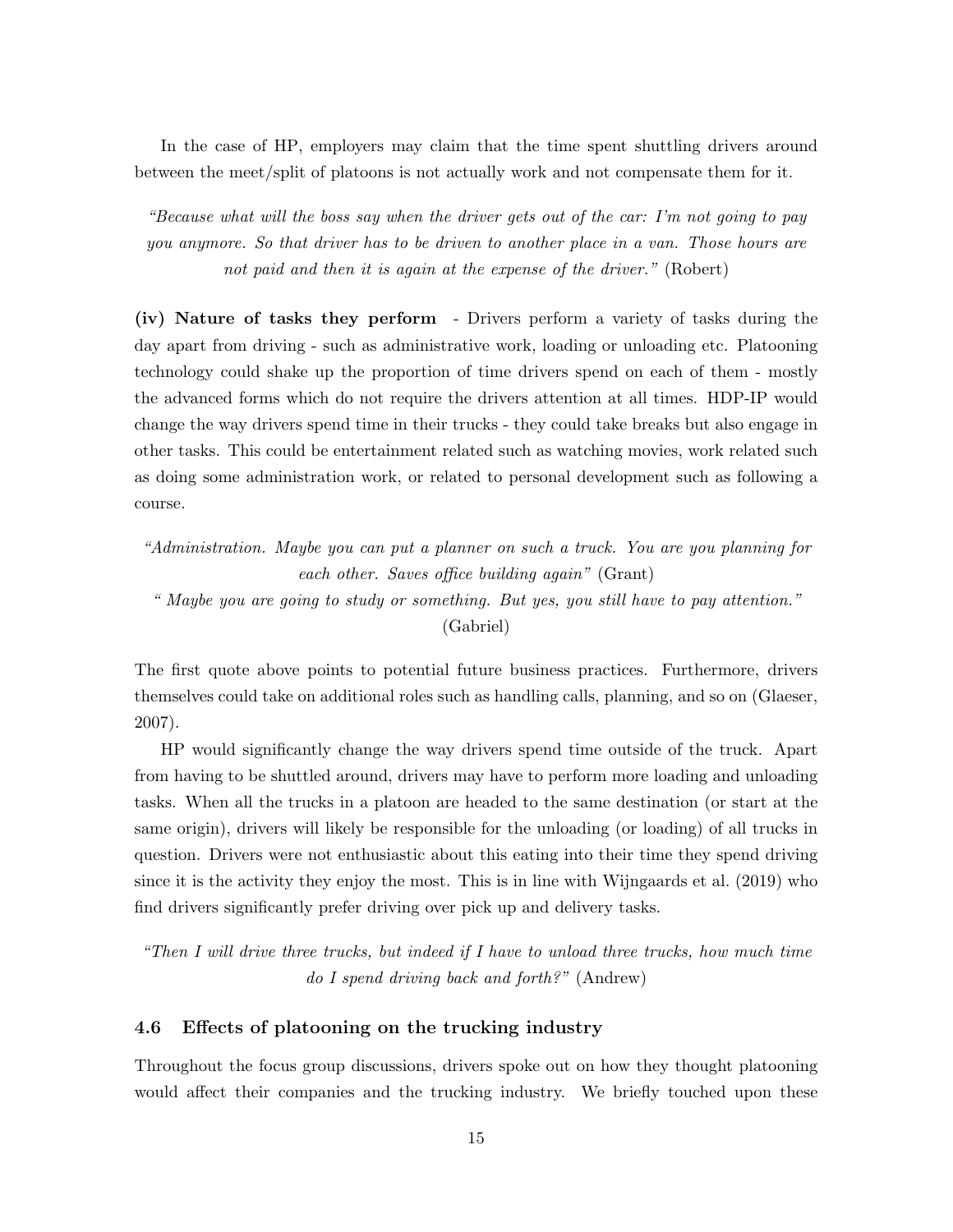ideas in the previous section while discussing the relationship of drivers with their employers. Drivers saw clear benefits of platooning for a trucking company and therefore were fearful of being taken undue advantage of. For a company, drivers thought there were clear (financial) benefits -

"It is cost effective and it will benefit a company. Less fuel, tires, brakes. So in that respect you could take advantage of it." (Shawn)

As a result, they argued companies would push for it and others eventually follow. Platooning technology requires an investment giving larger trucking companies an opportunity to strengthen their hold on the market by offering cheaper services to clients. Smaller companies and independent truck drivers would suffer and could potentially be driven out of business.

"So as a small company you will lose the battle, because you will no longer accept it. Large companies may already have a lot of that [platooning] knowledge. That is how it is going to happen. As a small business owner, you will really lose this battle. I am convinced of that."

(Daan)

"I think that small businesses of up to  $40-50$  trucks can all leave and that you will only count if you have around 100 trucks" (Paul)

Therefore, if left completely unregulated, drivers expected that larger and financially stronger trucking operators and logistics service providers would take over the industry.

# <span id="page-15-0"></span>5 Discussion

The findings suggest that truck drivers are generally not positive about the implications of platooning technology on their work environment. Broadly speaking, this is because of three factors  $\overline{\cdot}$  (i) a lack of trust in the technology, (ii) the fear of their profession becoming redundant, and (iii) the technology interfering with the nicest part of their job - driving.

As for HDP, this negative sentiment stemmed mostly from a lack of trust in the technol-ogy. Previous research has reported similar results [\(Neubauer et al., 2019;](#page-24-6) Fröhlich et al., [2018\)](#page-21-3). However, studies have shown that drivers become more receptive and accepting once they have experienced driving in a platoon [\(Castritius et al., 2020\)](#page-19-5). The positive outlook towards ACC from the drivers in our focus groups suggest that they might also be similarly accepting towards HDP since one can reasonably argue that it is more advanced form of ACC. Furthermore, the fear of being made redundant is not very strong since drivers still need to be active and have a major role to play.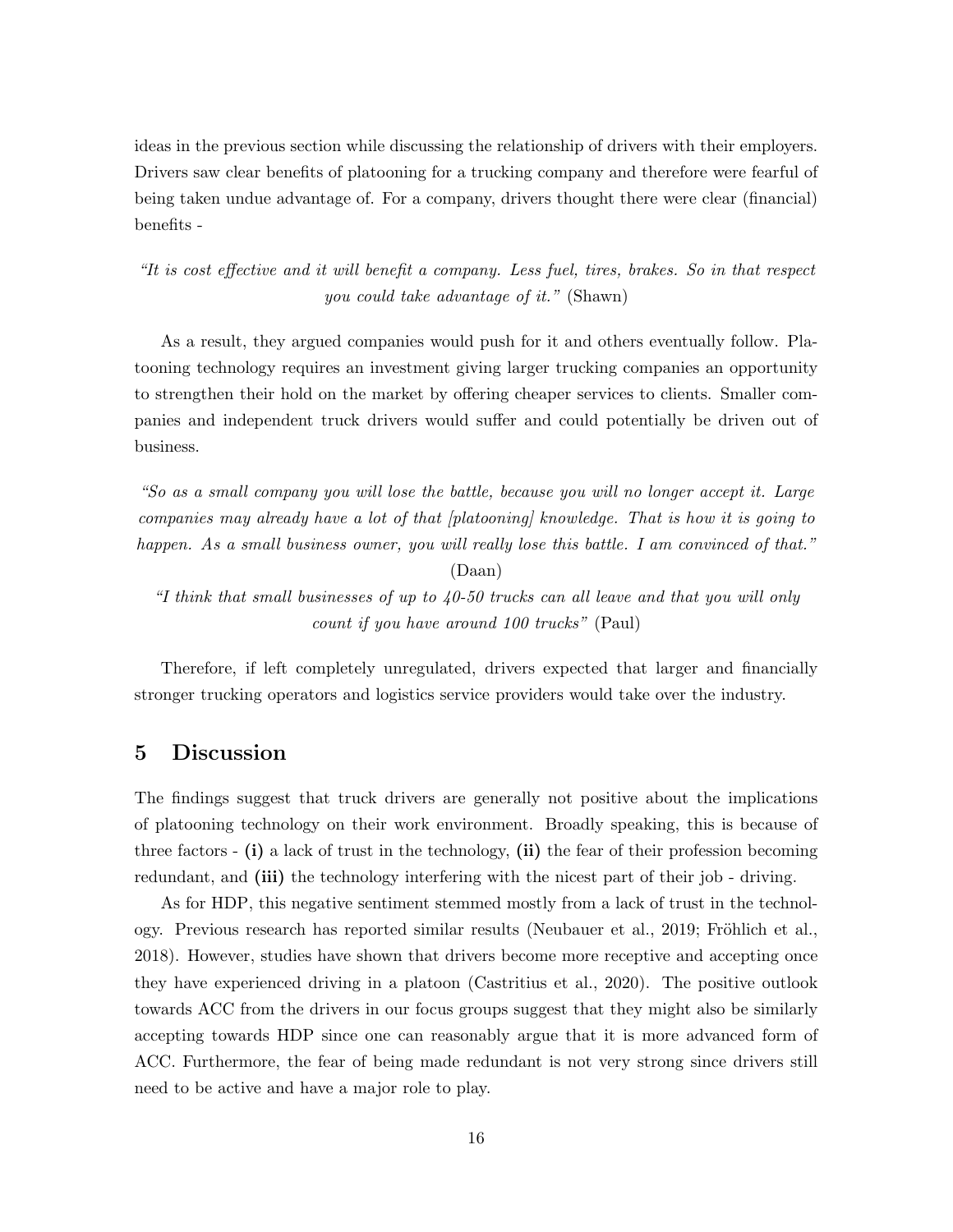However, the same cannot be said for the more advanced forms of platooning, where all of these factors play a greater role. Drivers found it even harder to trust this more disruptive technology since they would have ceded control. In addition, while HDP might affect a driver's task on certain sections of their route, HDP-IP and HP would potentially change the fundamental nature of a truck driver's job while slowly decreasing their levels of involvement and control. The system takes over a sizeable part of the decision-making process, which generally decreases acceptance [\(Bekier and Molesworth, 2017\)](#page-19-11). The drivers viewed these more advanced forms as something that interfered with the true essence of being a truck driver. These negative views of drivers toward platooning seem to support [\(Pink, 2011\)](#page-25-9) who argue that that autonomy is a key driver of intrinsic motivation. Such observations were made even in the context of industrial automation where a reduction in autonomy lead to an increase in stress and alienation [\(Haddad, 1996;](#page-21-7) [Argote et al., 1983\)](#page-18-4).

Furthermore, this could come with a potential increase in the number of "working" hours (number of hours they need to spend at their job) with inadequate financial compensation. As the system slowly takes over more tasks, it might dissect a truck drivers job into activities that each carry a different value and require a different skill. A possible consequence is that drivers are employed only for those activities they add value to. The other activities could either be automated or performed by lower wage workers. This could indicate the advent of Taylorism (see [Taylor](#page-26-13) [\(1911\)](#page-26-13)), which the trucking industry has largely escaped thus far [\(Aho, 2018\)](#page-18-7).

With this progression, the job description of a truck driver might look different in the future. Such trends are already visible in certain areas - for example, ports and terminals. [Gekara and Thanh Nguyen](#page-21-11) [\(2018\)](#page-21-11) conclude that automation has created new roles in addition to displacing and transforming the more traditional operations ones, with a greater focus on soft skills and computer proficiency. This calls for a rethinking of training and education [\(Nedelkoska and Quintini, 2018\)](#page-24-12), something which the drivers indicated as well.

It is impossible to make accurate predictions about the acceptance and use of future technologies based on focus group research alone. Rather, much additional research is necessary especially to study post-experience acceptance. Given the pace of development of technology, it is plausible that the advanced platooning forms become a reality in the not too distant future. One can use the insights from this study to conduct a study similar to that of [Castritius](#page-19-5) [et al.](#page-19-5) [\(2020\)](#page-19-5) for the advanced forms.

[Castritius et al.](#page-19-5) [\(2020\)](#page-19-5) postulate that drivers with a general positive attitude towards technology would be more willing to use platoon technology. Many of the drivers that drive trucks in platoons may come from the next generation, which is likely to be more positive towards technology [\(Olson et al., 2011\)](#page-25-10). Furthermore, in this future generation, the decision to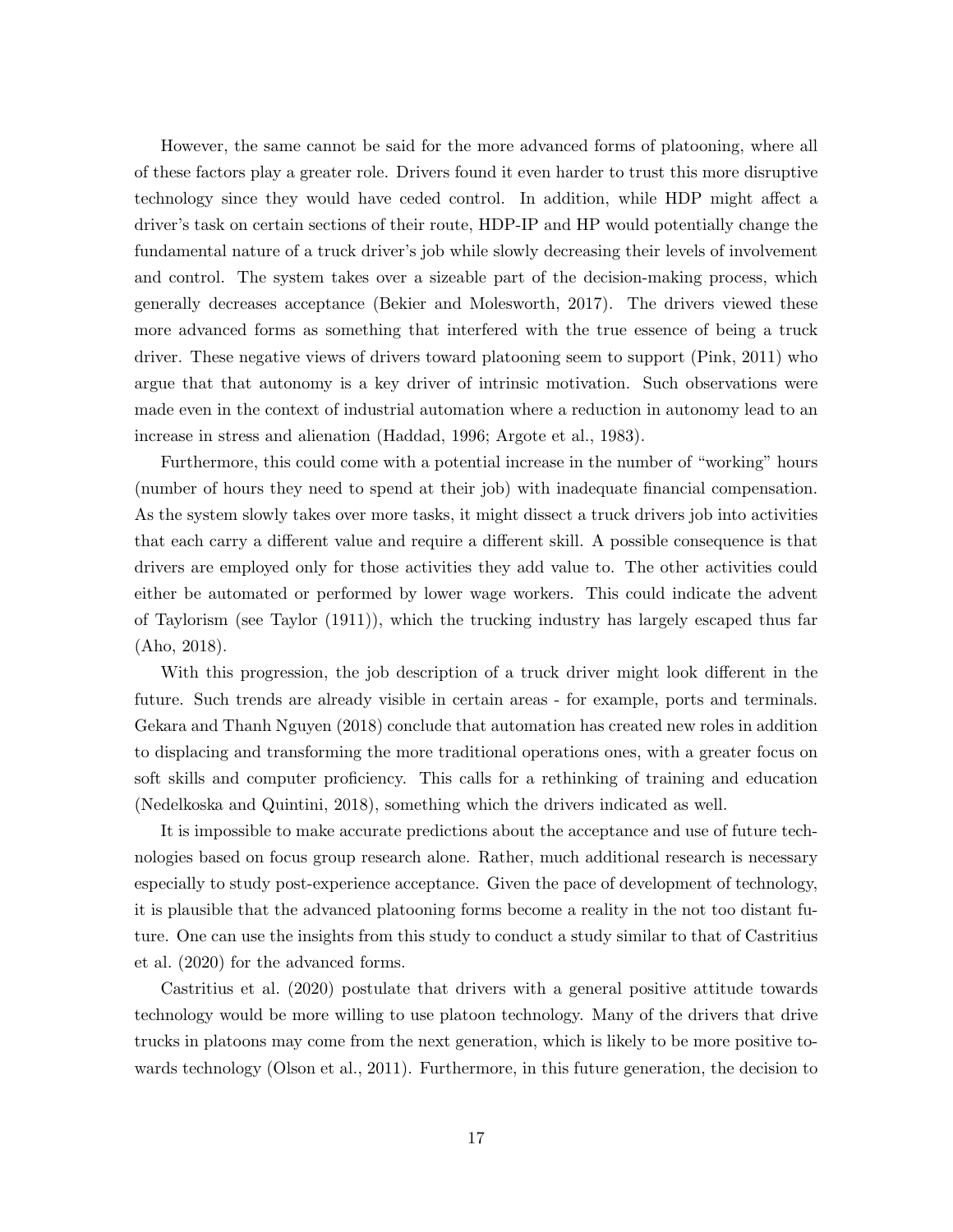join the trucking industry as a 'driver' in a platoon would be based on different expectations, compared to the current generation of drivers who might feel that platooning technology is being forced upon them. However, it is unclear whether their attitude towards platooning will be more positive since the technology takes away what many consider to be the enjoyable parts of the job and reduces autonomy. In any case, drivers would need to undergo adequate training and education before being able to drive platoons. In general, drivers that took part in our focus groups had a limited prior understanding of how platooning works. Therefore, it might be in a company's best interests to inform drivers thoroughly on these developments early in the planning phases. As indicated, drivers thought that platooning will become a reality in any case and involving them in the planning phases would provide relevant input for a smooth implementation of the technology and it could possible lead to higher levels of acceptance by gradually adjusting expectations.

Another perspective that deserves further study, is that of labor relations at an industry level. In the past, rapid automation of industries coincided with particularly heated debates and fraught relations between employers and employees, e.g. triggering the founding of unions in the late nineteenth and early twentieth century. The trucking industry, which is traditionally heavily unionized, could prove a particularly alluring 'battleground' for those with strong views on the automation of tasks customarily performed by humans. As such, a sociological perspective on the broader impacts of platooning on the trucking industry as a whole, is an important avenue for further research into this emerging transport technology.

# <span id="page-17-0"></span>6 Concluding remarks

The advent of self-driving cars is quickly approaching. As a result, there has been a growing body of research that tries to better understand the different elements that are important for the implementation. We contribute to this body of literature by looking at one of the most likely first implementations of automated driving in an open environment - truck platooning. The aim of this study was to explore the range of opinions about platooning among truck drivers - particularly for the more advanced forms of platooning in which drivers may take a break or be removed from following trucks. To this aim, we conducted a series of focus groups in the Netherlands by visiting truck stops across the country. Drivers in general appear to be fairly negative about using platooning technology since they found it intrusive and hard to trust. Furthermore, they felt it would take away their autonomy and leave them open to exploitation. Further research where drivers actually experience the technology, perhaps by means of a simulator or real-life small scale pilots, would provide valuable insights into the subtle and multi-faceted effects that various specifications of truck platooning technologies might have on how truck drivers perceive and value their job and their interaction with this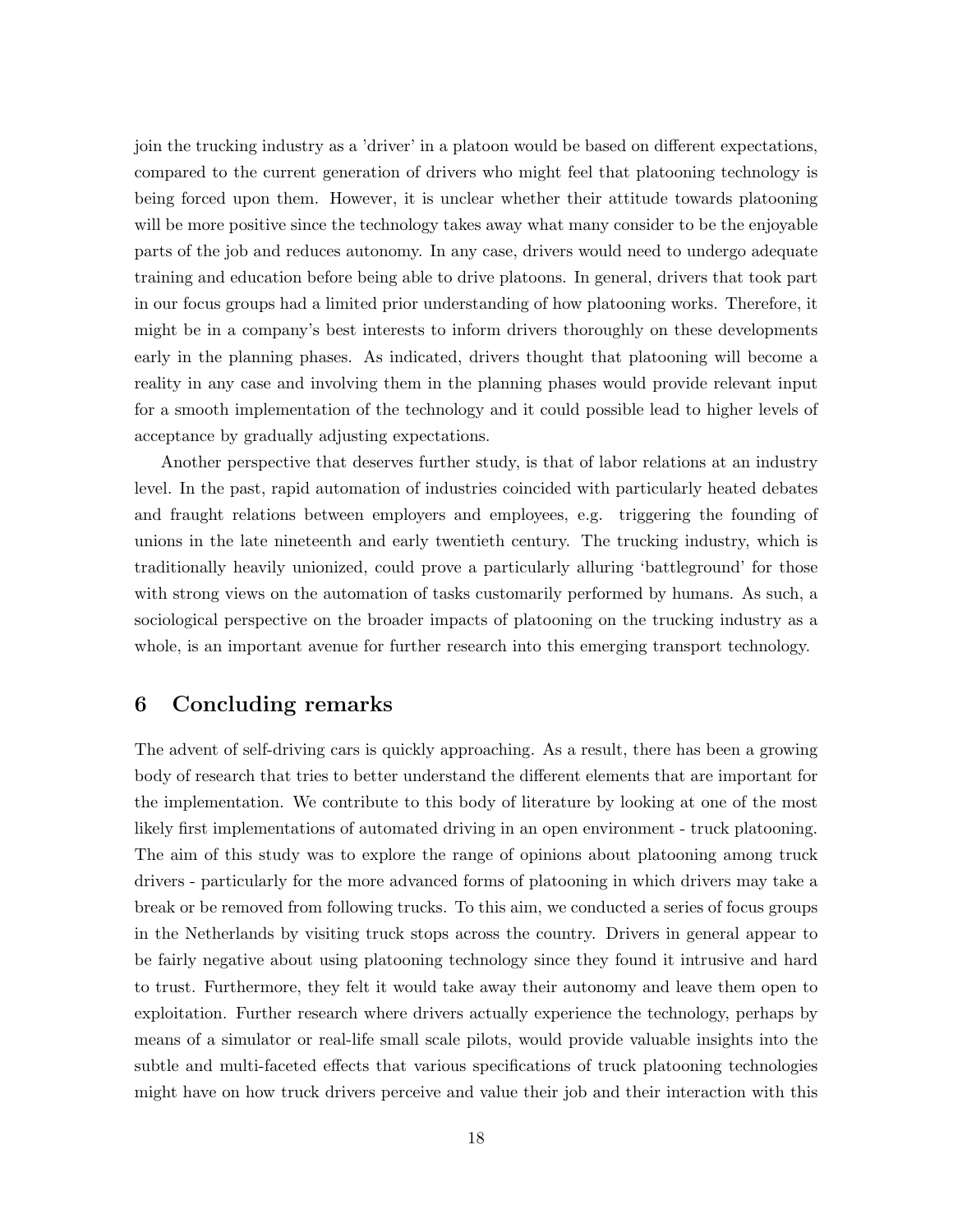emerging technology.

# Acknowledgements

We would like to thank Rob Zuidwijk (Erasmus University Rotterdam) and Eric Molin (TU Delft) for their feedback and comments during the design of the focus group and their comments on earlier versions of the paper. We also thank Robbert Janssen, Thijs van Engelen, and Sarah de Koff (TNO) for being the expert interviewees in the interviews we conducted prior to the focus groups.

Funding: This work was supported by the Netherlands Organization for Scientific Research (NWO) as part of the 'Spatial and Transport impacts of Automated Driving (STAD)' [Project number 438-15-161] project.

# References

- <span id="page-18-7"></span>Aho, T., 2018. Driving through neoliberalism: Finnish truck drivers constructing respectable male worker subjectivities, in: Masculinity, Labour, and Neoliberalism. Springer, pp. 289–310.
- <span id="page-18-2"></span>Al-Emran, M., Mezhuyev, V., Kamaludin, A., 2018. Technology acceptance model in m-learning context: A systematic review. Computers & Education 125, 389–412.
- <span id="page-18-5"></span>Alessandrini, A., Alfonsi, R., Delle Site, P., Stam, D., 2014. Users' preferences towards automated road public transport: results from european surveys. Transportation Research Procedia 3, 139–144.
- <span id="page-18-3"></span>Almaiah, M.A., 2018. Acceptance and usage of a mobile information system services in university of jordan. Education and Information Technologies 23, 1873–1895.
- <span id="page-18-4"></span>Argote, L., Goodman, P.S., Schkade, D., 1983. The human side of robotics: How worker's react to a robot. Sloan Management Review .
- <span id="page-18-6"></span>Auto2x, 2019. Volvo to skip level 3 autonomous mode. URL: <https://auto2xtech.com/volvo-to-skip-level-3-autonomous-mode/>.
- <span id="page-18-0"></span>Azadeh, K., De Koster, R., Roy, D., 2019. Robotized and automated warehouse systems: Review and recent developments. Transportation Science 53, 917–945.
- <span id="page-18-1"></span>Bagozzi, R.P., 2007. The legacy of the technology acceptance model and a proposal for a paradigm shift. Journal of the Association for Information Systems 8, 244–254.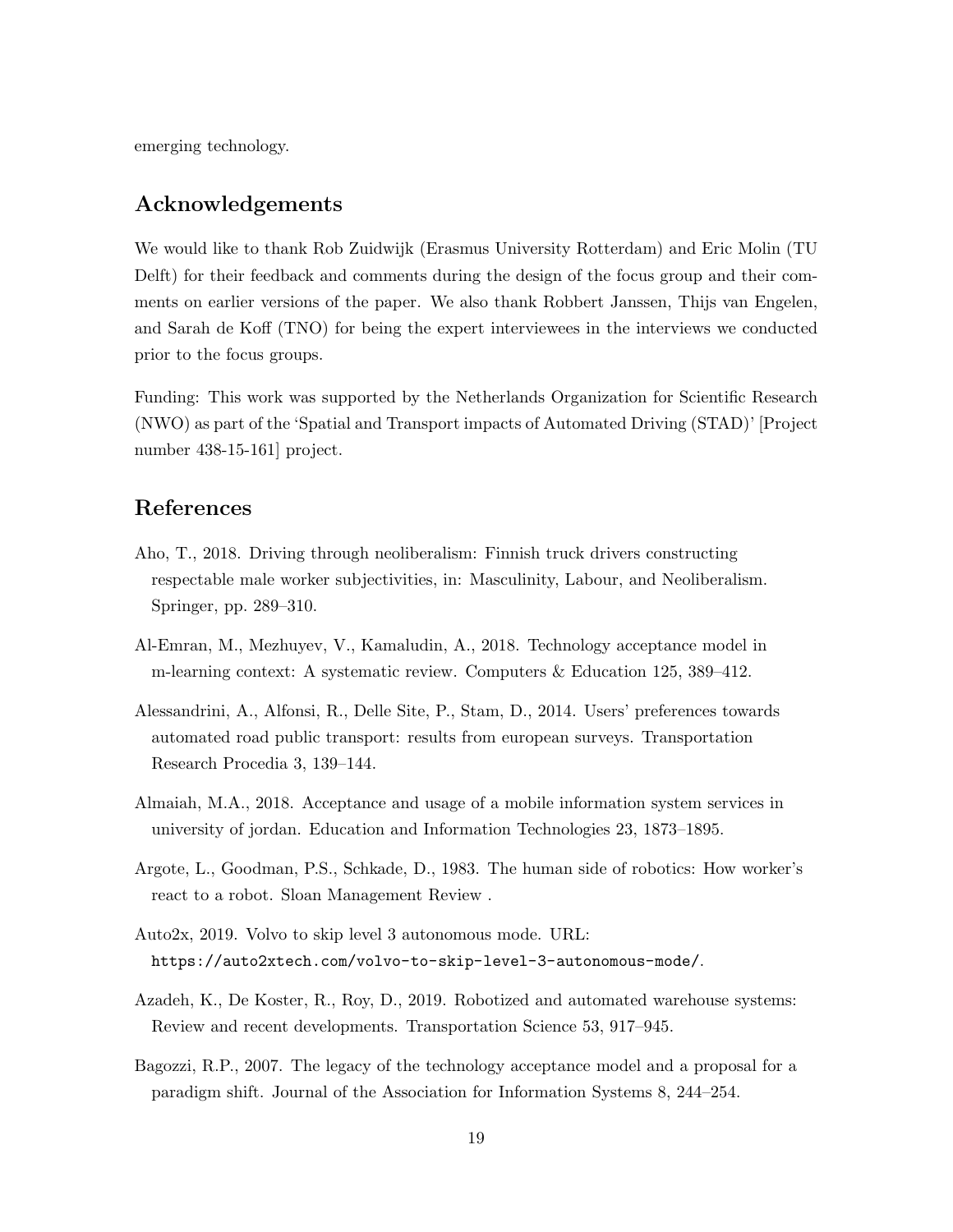- <span id="page-19-9"></span>de Barcellos, M.D., Kügler, J.O., Grunert, K.G., Wezemael, L.V., Pérez-Cueto, F.J.A., Ueland, Ø., Verbeke, W., 2014. European consumers' acceptance of beef processing technologies: A focus group study. Innovative Food Science & Emerging Technologies 11, 721–732.
- <span id="page-19-8"></span>Becker, F., Axhausen, K.W., 2017. Literature review on surveys investigating the acceptance of autonomous vehicles. TRB 96th Annual Meeting Compendium of Papers .
- <span id="page-19-11"></span>Bekier, M., Molesworth, B.R.C., 2017. Altering user'acceptance of automation through prior automation exposure. Ergonomics 60, 745–753.
- <span id="page-19-1"></span>Benz, M., 2015. The long-haul truck of the future. URL: [https://www.mercedes](https://www.mercedes-benz.com/en/innovation/autonomous/the-long-haul-truck-of-the-future/)[benz.com/en/innovation/autonomous/the-long-haul-truck-of-the-future/](https://www.mercedes-benz.com/en/innovation/autonomous/the-long-haul-truck-of-the-future/).
- <span id="page-19-3"></span>Bergenhem, C., Schladover, S., Coelingh, E., 2012. Overview of platooning systems, in: Proceedings of the 19th ITS World Congress, Oct 22-26, Vienna, Austria (2012).
- <span id="page-19-4"></span>Bhoopalam, A.K., Agatz, N., Zuidwijk, R., 2018. Planning of truck platoons: A literature review and directions for future research. Transportation Research Part B: Methodological 107, 212–228.
- <span id="page-19-7"></span>Bouwens, J.M., Fasulo, L., Hiemstra-van Mastrigt, S., Schultheis, U.W., Naddeo, A., Vink, P., 2018. Effect of in-seat exercising on comfort perception of airplane passengers. Applied Ergonomics 73, 7–12.
- <span id="page-19-10"></span>Brookhuis, K.A., De Waard, D., Janssen, W.H., 2019. Behavioural impacts of advanced driver assistance systems–an overview. European Journal of Transport and Infrastructure Research 1.
- <span id="page-19-2"></span>Brown, S.A., Massey, A.P., Montoya-Weiss, M.M., Burkman, J.R., 2002. Do I really have to? User acceptance of mandated technology. European Journal of Information Systems 11, 283–295.
- <span id="page-19-0"></span>Brynjolfsson, E., McAfee, A., 2014. The second machine age: Work, progress, and prosperity in a time of brilliant technologies. WW Norton & Company.
- <span id="page-19-6"></span>Buttle, F., Ang, L., Iriana, R., 2006. Sales force automation: review, critique, research agenda. International Journal of Management Reviews 8, 213–231.
- <span id="page-19-5"></span>Castritius, S.M., Hecht, H., Möller, J., Dietz, C.J., Schubert, P., Bernhard, C., Morvilius, S., Haas, C.T., Hammer, S., 2020. Acceptance of truck platooning by professional drivers on german highways. a mixed methods approach. Applied ergonomics 85, 103042.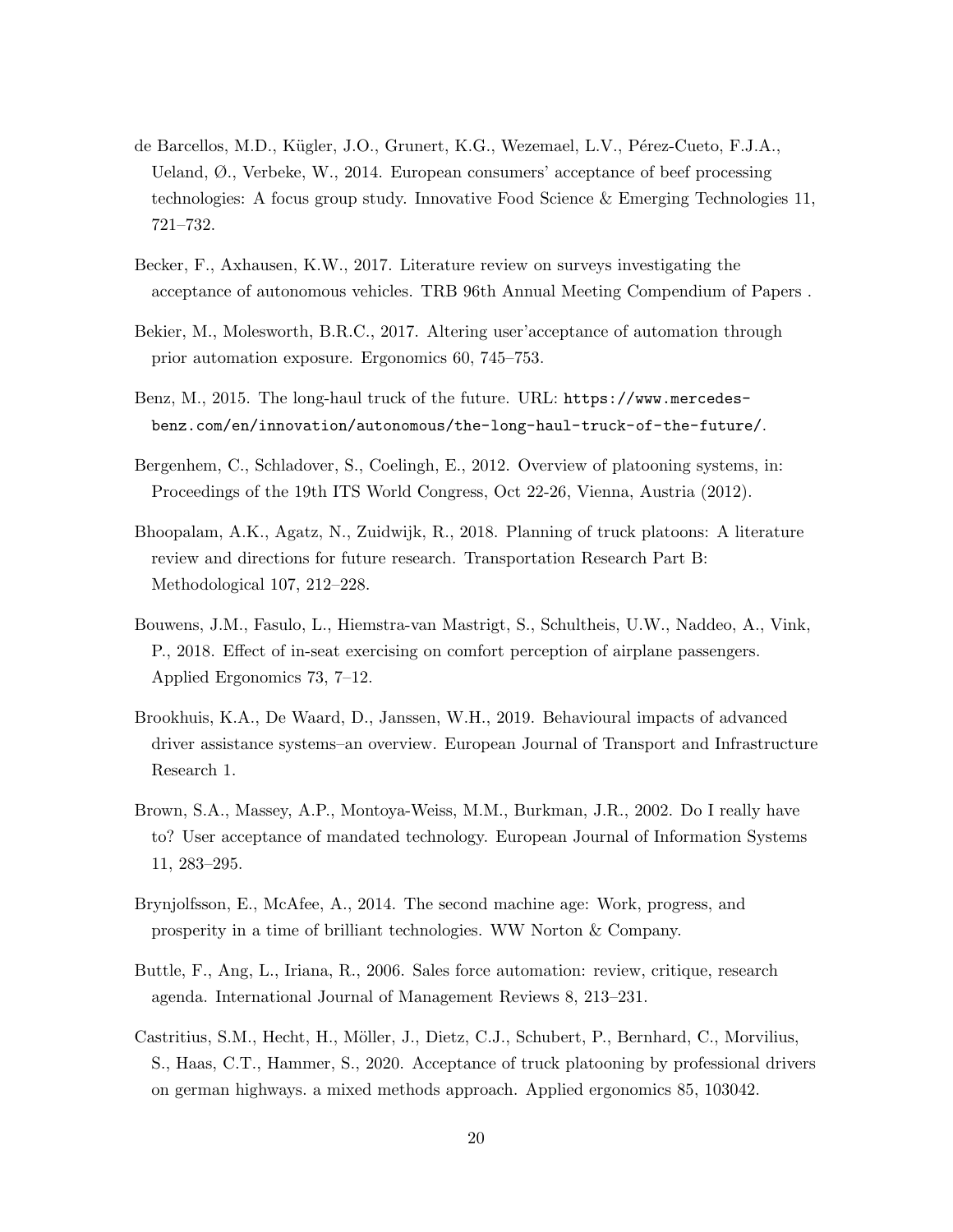<span id="page-20-0"></span>CB Insights, 2020. 40+ Corporations Working On Autonomous Vehicles.

- <span id="page-20-1"></span>Combs, V., 2019. How autonomous vehicles will change car ownership. URL: [https://www.zdnet.com/article/how-autonomous-vehicles-will-change-car](https://www.zdnet.com/article/how-autonomous-vehicles-will-change-car-ownership/)[ownership/](https://www.zdnet.com/article/how-autonomous-vehicles-will-change-car-ownership/).
- <span id="page-20-4"></span>Costello, B., Suarez, R., 2015. Truck driver shortage analysis 2015. Arlington, VA: The American Trucking Associations .
- <span id="page-20-9"></span>Coughlin, J., 2001. Transportation and older persons: Perceptions and preferences. Technical Report. Center for Transportation Studies and Age Lab, Massachussetts Institute of Technology.
- <span id="page-20-5"></span>Daimler, 2019. Daimler trucks invests half a billion euros in highly automated trucks. URL: [https://media.daimler.com/marsMediaSite/en/instance/ko/Daimler-Trucks](https://media.daimler.com/marsMediaSite/en/instance/ko/Daimler-Trucks-invests-half-a-billion-Euros-in-highly-automated-trucks.xhtml?oid=42188247)[invests-half-a-billion-Euros-in-highly-automated](https://media.daimler.com/marsMediaSite/en/instance/ko/Daimler-Trucks-invests-half-a-billion-Euros-in-highly-automated-trucks.xhtml?oid=42188247)[trucks.xhtml?oid=42188247](https://media.daimler.com/marsMediaSite/en/instance/ko/Daimler-Trucks-invests-half-a-billion-Euros-in-highly-automated-trucks.xhtml?oid=42188247).
- <span id="page-20-6"></span>Davis, F.D., 1989. Perceived usefulness, perceived ease of use, and user acceptance of information technology. MIS Quarterly 13, 319–340.
- <span id="page-20-8"></span>Daziano, R.A., Sarrias, M., Leard, B., 2017. Are consumers willing to pay to let cars drive for them? analyzing response to autonomous vehicles. Transportation Research Part C 78, 150–164.
- <span id="page-20-11"></span>De Croon, E.M., Blonk, R.W., De Zwart, B.C., Frings-Dresen, M.H., Broersen, J.P., 2002. Job stress, fatigue, and job dissatisfaction in dutch lorry drivers: towards an occupation specific model of job demands and control. Occupational and environmental medicine 59, 356–361.
- <span id="page-20-3"></span>Eckhardt, J., Aarts, L., van Vliet, A., Alkim, T., 2016. European truck platooning challenge 2016, lessons learnt.
- <span id="page-20-10"></span>Ensemble, 2018. Platooning together. URL: <https://platooningensemble.eu/>.
- <span id="page-20-2"></span>Fagnant, D.J., Kockelman, K., 2015. Preparing a nation for autonomous vehicles: opportunities, barriers and policy recommendations. Transportation Research Part A: Policy and Practice 77, 167–181.
- <span id="page-20-7"></span>Fan, Y., Zheng, S., 2020. Dockless bike sharing alleviates road congestion by complementing subway travel: Evidence from beijing. Cities 107, 102895.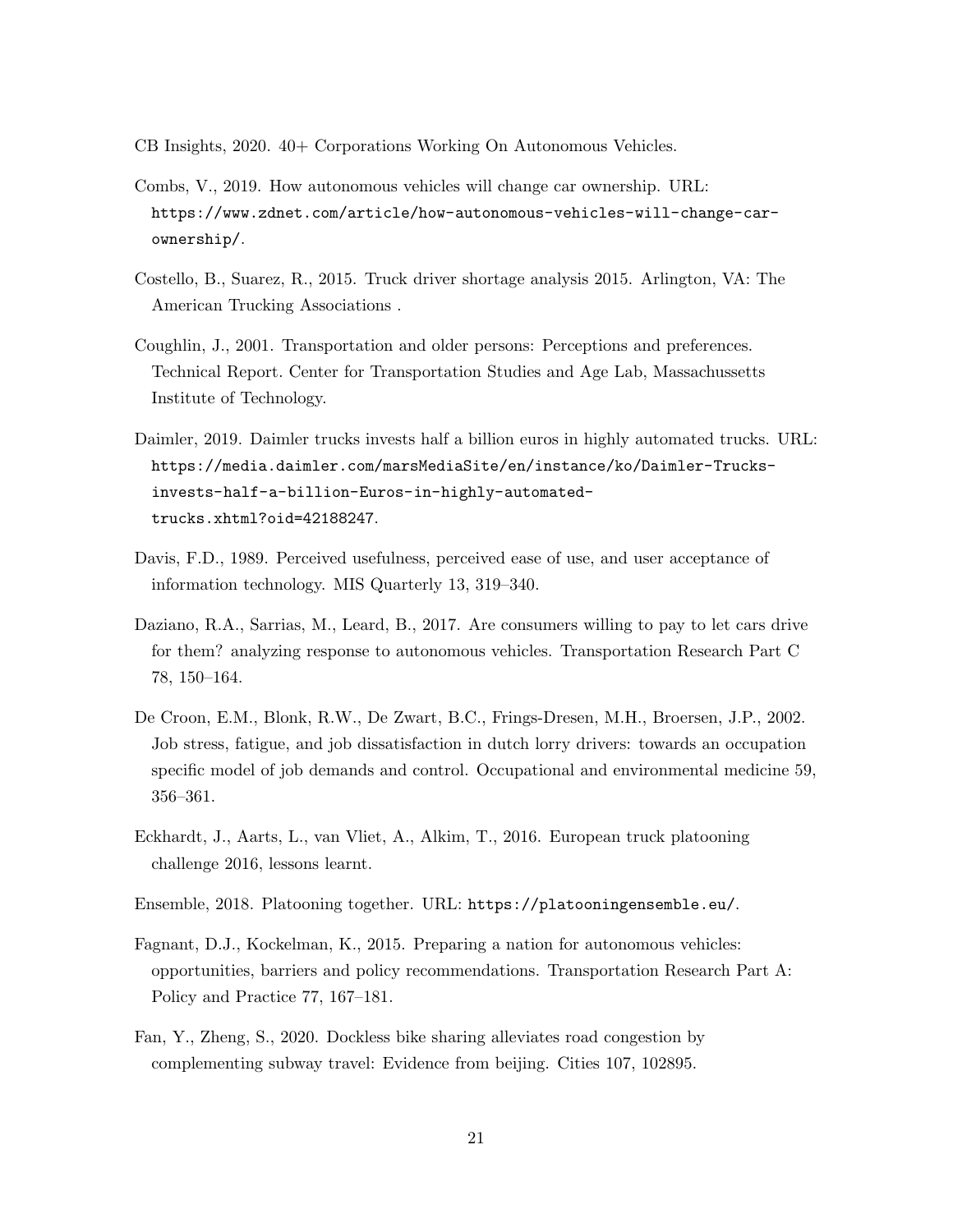- <span id="page-21-6"></span>Faunce, W.A., 1960. Social stratification and attitude toward change in job content. Social Forces , 140–148.
- <span id="page-21-9"></span>Fields, D., 1998. Keeping the "shiny side up" and the "hammer down": The subculture of american truck drivers. Thesis - Western Kentucky University .
- <span id="page-21-2"></span>Frangoul, A., 2019. Self-driving trucks are being tested on public roads in virginia. URL: [https://www.cnbc.com/2019/09/10/self-driving-trucks-are-being-tested-on](https://www.cnbc.com/2019/09/10/self-driving-trucks-are-being-tested-on-public-roads-in-virginia.html)[public-roads-in-virginia.html](https://www.cnbc.com/2019/09/10/self-driving-trucks-are-being-tested-on-public-roads-in-virginia.html).
- <span id="page-21-1"></span>Fritschy, C., Spinler, S., 2019. The impact of autonomous trucks on business models in the automotive and logistics industry–a delphi-based scenario study. Technological Forecasting and Social Change 148, 119736.
- <span id="page-21-3"></span>Fröhlich, P., Sackl, A., Trösterer, S., Meschtscherjakov, A., Diamond, L., Tscheligi, M., 2018. Acceptance factors for future workplaces in highly automated trucks, in: Proceedings of the 10th International Conference on Automotive User Interfaces and Interactive Vehicular Applications, pp. 129–136.
- <span id="page-21-11"></span>Gekara, V.O., Thanh Nguyen, V.X., 2018. New technologies and the transformation of work and skills: a study of computerisation and automation of australian container terminals. New Technology, Work and Employment 33, 219–233.
- <span id="page-21-8"></span>Ghazizadeh, M., Peng, Y., Lee, J.D., Boyle, L.N., 2012. Augmenting the technology acceptance model with trust: Commercial drivers' attitudes towards monitoring and feedback, in: PROCEEDINGS of the HUMAN FACTORS and ERGONOMICS SOCIETY 56th ANNUAL MEETING - 2012, pp. 2286–2290.
- <span id="page-21-10"></span>Glaeser, E.L., 2007. Introduction, in: Glaeser, E.L. (Ed.), Agglomeration Economics. University of Chicago Press. chapter 1, pp. 1–14.
- <span id="page-21-0"></span>Gruel, W., Stanford, J.M., 2016. Assessing the long-term effects of autonomous vehicles: a speculative approach. Transportation research procedia 13, 18–29.
- <span id="page-21-7"></span>Haddad, C.J., 1996. Employee attitudes toward new technology in a unionized manufacturing plant. J. Eng. Technol. Manage. 13, 145–162.
- <span id="page-21-4"></span>Hardin, E., 1960a. Computer automation, work environment and employee satisfaction. Industrial and Labour Relations Review 13, 559–567.
- <span id="page-21-5"></span>Hardin, E., 1960b. The reactions of employees to office automation. Monthly Lab. Rev. 83, 925.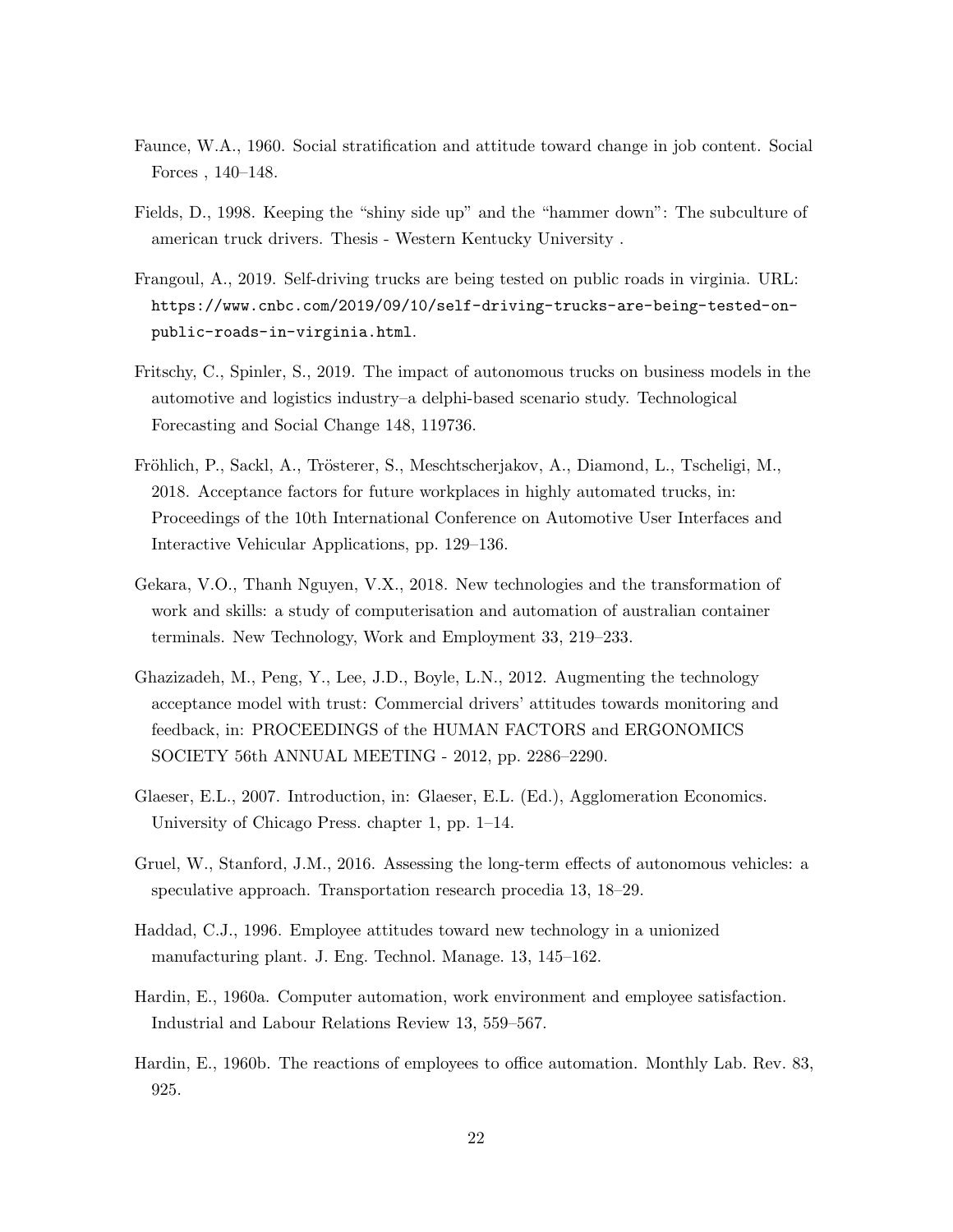- <span id="page-22-2"></span>Heikoop, D., de Winter, J.C.F., van Arem, B., Stanton, N.A., 2017. Effects of platooning on signal-detection performance, workload, and stress: A driving simulator study. Applied Egronomics 60, 116–127.
- <span id="page-22-0"></span>Hirsch, J., Trucks.com, Name\*, 2020. Waymo begins testing autonomous heavy-duty trucks in texas. URL: <https://www.trucks.com/2020/08/25/waymo-autonomous-truck-tests/>.
- <span id="page-22-3"></span>Hjamdähl, M., Krupenia, S., Thorslund, B., 2017. Driver behaviour and driver experience of partial and fully automated truck platooning – a simulator study. European Transport Research Review 9.
- <span id="page-22-4"></span>Hu, P.J., Chau, P.Y.K., Schend, O.R.L., Tam, K.Y., 2015. Examining the technology acceptance model using physician acceptance of telemedicine technology. Journal of Management Information Systems 16, 91–112.
- <span id="page-22-6"></span>Janssen, R., van Meijeren, J., Hendrickx, N., Schipper, C., Reudink, C., 2020. Robbert janssen, jaco van meijeren, nicolien hendrickx, caroline schipper, chris reudink. URL: <https://dutchmobilityinnovations.com/spaces/1182/catalyst-living-lab/about>.
- <span id="page-22-9"></span>Janssen, R., Zwijnenberg, H., Blankers, I., de Kruijff, J., 2015. Truck Platooning: Driving the future of transportation. Technical Report. TNO.
- <span id="page-22-8"></span>Jiang, C., Lu, L., Lu, J.J., 2017. Socioeconomic factors affecting the job satisfaction levels of self-employed container truck drivers: a case study from shanghai port. Maritime Policy & Management 44, 641–656.
- <span id="page-22-7"></span>Johnson, J.C., Bristow, D.N., McClure, D.J., Schneider, K.C., 2011. Determinants of job satisfaction among long-distance truck drivers: An interview study in the united states. International Journal of Management 28, 203.
- <span id="page-22-5"></span>Kaplan, S., Manca, F., Nielsen, T.A.S., Prato, C.G., 2015. Intentions to use bike-sharing for holiday cycling: An application of the theory of planned behavior. Tourism Management 47, 34–46.
- <span id="page-22-1"></span>Kavathekar, P., Chen, Y., 2011. Vehicle platooning: A brief survey and categorization, in: ASME 2011 International Design Engineering Technical Conferences and Computers and Information in Engineering Conference, American Society of Mechanical Engineers. pp. 829–845.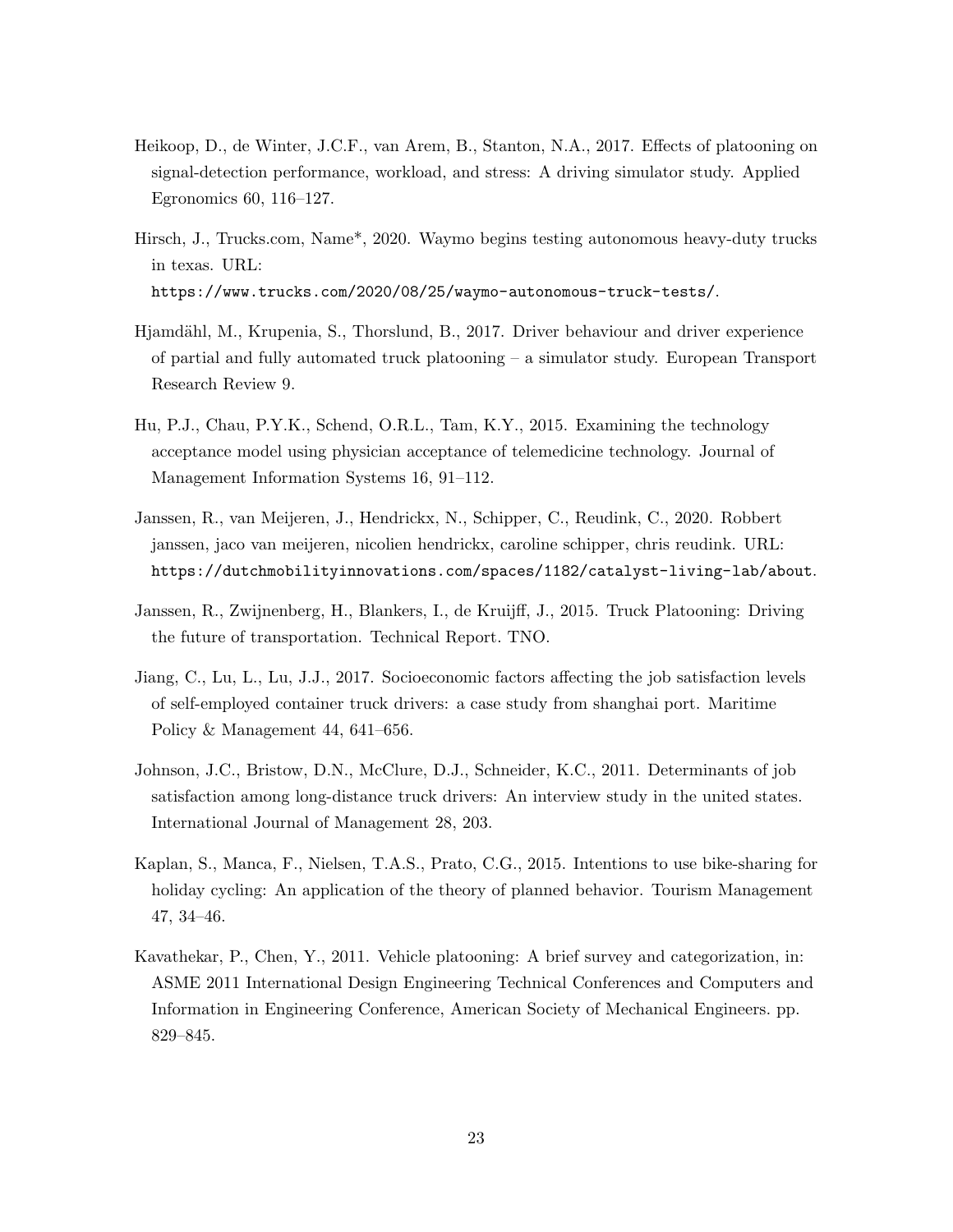- <span id="page-23-1"></span>Kilcarr, S., 2016. Driverless trucks: Where they'll work, where they won't. URL: [http://m.fleetowner.com/technology/driverless-trucks-where-they-ll-work](http://m.fleetowner.com/technology/driverless-trucks-where-they-ll-work-where-they-won-t)[where-they-won-t](http://m.fleetowner.com/technology/driverless-trucks-where-they-ll-work-where-they-won-t).
- <span id="page-23-0"></span>Kim, K.H., Bae, J.W., 2004. A look-ahead dispatching method for automated guided vehicles in automated port container terminals. Transportation Science 38, 224–234.
- <span id="page-23-5"></span>King, W.R., He, J., 2006. A meta-analysis of the technology acceptance model. Information & Management 43, 740–745.
- <span id="page-23-11"></span>Kitzinger, J., 1994. The methodology of focus groups: the importance of interaction between research participants. Sociology of Health & Illness 16, 103–121.
- <span id="page-23-12"></span>Kitzinger, J., 1995. Qualitative research: Introducing focus groups. BMJ: British Medical Journal 311, 299–302.
- <span id="page-23-3"></span>Larburu, M., Sanchez, J., Rodriguez, D.J., 2010. Safe road trains for environment: Human factors' aspects in dual mode transport systems. ITS World Congress, Busan, Korea .
- <span id="page-23-7"></span>Lee, Y., Kozar, K.A., Larsen, K.R.T., 2003. The technology acceptance model: Past, present, and future. Communication of the Association for Information Systems 12, 752–780.
- <span id="page-23-6"></span>Ma, Q., Liu, L., 2004. The technology acceptance model: A meta-analysis of empirical findings. Journal of Organizational and End User Computing (JOEUC) 16, 59–72.
- <span id="page-23-9"></span>Madigan, R., Louw, T., Wilbrink, M., Schieben, A., Merat, N., 2017. What influences the decision to use automated public transport? using utaut to understand public acceptance of automated road transport systems. Transportation research part F: traffic psychology and behaviour 50, 55–64.
- <span id="page-23-2"></span>Maiti, S., Winter, S., Kulik, L., 2017. A conceptualization of vehicle platoons and platoon operations. Transportation Research Part C: Emerging Technologies 80, 1–17.
- <span id="page-23-8"></span>Mann, F.C., Hoffman, L.R., 1960. Automation and the worker: A study of social change in power plants.
- <span id="page-23-4"></span>Marangunić, N., Granić, A., 2015. Technology acceptance model: a literature review from 1986 to 2013. Universal access in the information society 14, 81–95.
- <span id="page-23-10"></span>Marchau, V., Wiethoff, M., Penttinen, M., Molin, E., 2001. Stated preferences of european drivers regarding advanced driver assistance systems (adas). European Journal of Transport and Infrastructure Research 1, 291–308.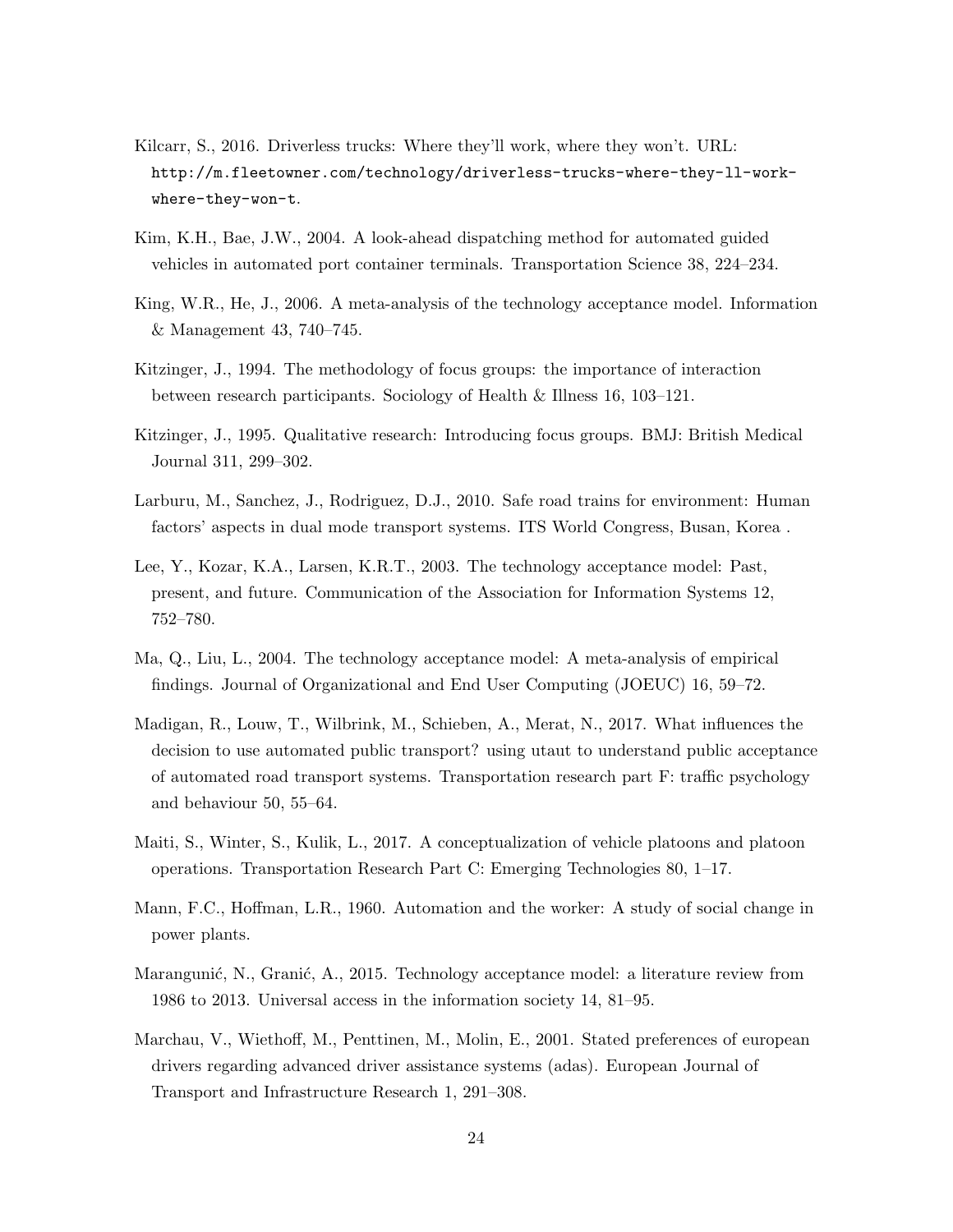- <span id="page-24-8"></span>Maréchal, S., 2016. Modelling the acquisition of travel information and its influence on travel behaviour. Ph.D. thesis. Imperial College London.
- <span id="page-24-4"></span>Marquié, J.C., Thon, B., Baracat, B., 1994. Age influence on attitudes of office workers faced with new computerized technologies: A questionnaire analysis. Applied ergonomics 25, 130–142.
- <span id="page-24-0"></span>Masoud, N., Jayakrishnan, R., 2016. Formulations for optimal shared ownership and use of autonomous or driverless vehicles, in: TRB 95th Annual Meeting Compendium of Papers.
- <span id="page-24-1"></span>Milakis, D., Van Arem, B., Van Wee, B., 2017. Policy and society related implications of automated driving: A review of literature and directions for future research. Journal of Intelligent Transportation Systems 21, 324–348.
- <span id="page-24-11"></span>Ministry of Infrastructure and Water Management, 2019. Can i use my phone while driving? URL: [https://www.government.nl/topics/mobility-public-transport](https://www.government.nl/topics/mobility-public-transport-and-road-safety/question-and-answer/phone-while-driving)[and-road-safety/question-and-answer/phone-while-driving](https://www.government.nl/topics/mobility-public-transport-and-road-safety/question-and-answer/phone-while-driving).
- <span id="page-24-2"></span>Ministry of Transport - Singapore, 2017. Singapore to start truck platooning trials. URL: [https://www.mot.gov.sg/News-Centre/News/2017/Singapore-to-start-truck](https://www.mot.gov.sg/News-Centre/News/2017/Singapore-to-start-truck-platooning-trials/)[platooning-trials/](https://www.mot.gov.sg/News-Centre/News/2017/Singapore-to-start-truck-platooning-trials/).
- <span id="page-24-10"></span>Mittal, N., Udayakumar, P.D., Raghuram, G., Bajaj, N., 2018. The endemic issue of truck driver shortage-a comparative study between india and the united states. Research in transportation economics 71, 76–84.
- <span id="page-24-5"></span>Morgan, A.J., Links, S.A., 2001. Technology and the sales force: Increasing acceptance of sales force automation. Industrial Marketing Management 30, 463–472.
- <span id="page-24-7"></span>Morgan, D.L., 1996. Focus groups. Annual review of sociology 22, 129–152.
- <span id="page-24-3"></span>Müller, S., 2020. Driverless trucks in ten years-what the logistics industry needs. ATZ worldwide 122, 72–72.
- <span id="page-24-12"></span>Nedelkoska, L., Quintini, G., 2018. Automation, skills use and training. OECD Social, Employment and Migration Working Papers .
- <span id="page-24-6"></span>Neubauer, M., Schauer, O., Schildorfer, W., 2019. A scenario-based investigation of truck platooning acceptance, in: International Conference on Applied Human Factors and Ergonomics, Springer. pp. 453–461.
- <span id="page-24-9"></span>Neuendorf, K.A., Kumar, A., 2015. Content analysis. The international encyclopedia of political communication , 1–10.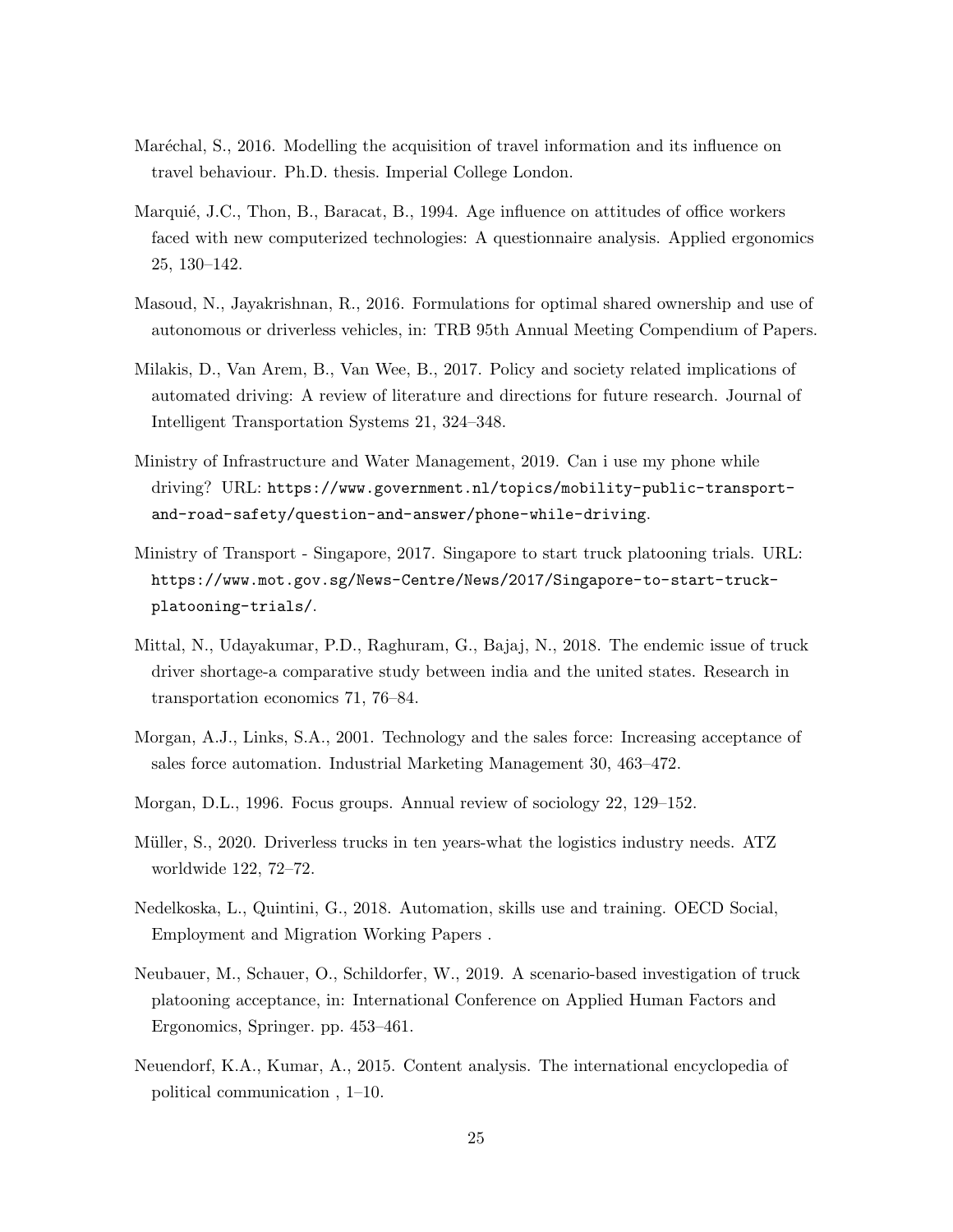- <span id="page-25-8"></span>Nowakowski, C., Schladover, S.E., Lun, X.Y., Thompson, D., Kailas, A., 2015. Cooperative Adaptive Cruise Control (CACC) for Truck Platooning: Operational Concept Alternatives. Technical Report. California Partners for Advanced Transportation Technology UC Berkeley.
- <span id="page-25-10"></span>Olson, K.E., O'Brien, M.A., Rogers, W.A., Charness, N., 2011. Diffusion of technology: frequency of use for younger and older adults. Ageing international 36, 123–145.
- <span id="page-25-3"></span>Pai, F.Y., l Huang, K., 2011. Applying the technology acceptance model to the introduction of healthcare information systems. Technological Forecasting and Social Change 78, 650–660.
- <span id="page-25-4"></span>Park, I.W., Han, J., 2016. Teachers' views on the use of robots and cloud services in education for sustainable development. Cluster computing 19, 987–999.
- <span id="page-25-9"></span>Pink, D.H., 2011. Drive: The surprising truth about what motivates us. Penguin.
- <span id="page-25-2"></span>Pino, M., Boulay, M., Jouen, F., Rigaud, A.S., 2015. Are we ready for robots that care for us?" attitudes and opinions of older adults toward socially assistive robots. Frontieris in Aging Neuroscience 7, 141.
- <span id="page-25-0"></span>Pud¯ane, B., Rataj, M., Molin, E.J., Mouter, N., van Cranenburgh, S., Chorus, C.G., 2019. How will automated vehicles shape users' daily activities? insights from focus groups with commuters in the netherlands. Transportation Research Part D: Transport and Environment 71, 222–235.
- <span id="page-25-6"></span>Raue, M., D'Ambrosio, L.A., Ward, C., Lee, C., Jacquillat, C., Coughlin, J.F., 2019. The influence of feelings while driving regular cars on the perception and acceptance of self-driving cars. Risk analysis 39, 358–374.
- <span id="page-25-5"></span>Rice, S., Winter, S.R., Mehta, R., Ragbir, N.K., 2019. What factors predict the type of person who is willing to fly in an autonomous commercial airplane? Journal of Air Transport Management 75, 131–138.
- <span id="page-25-1"></span>Richardson, N., Doubek, F., Kuhn, K., Stumpf, A., 2017. Assessing truck drivers' and fleet managers' opinions towards highly automated driving. Advances in Human Aspects of Transportation 484, 473–484.
- <span id="page-25-7"></span>Robertson, R.D., Meister, S.R., Vanlaar, W.G.M., Hing, M.M., 2017. Automated vehicles and behavioural adaptation in canada. Transportation Research Part A 104, 50–57.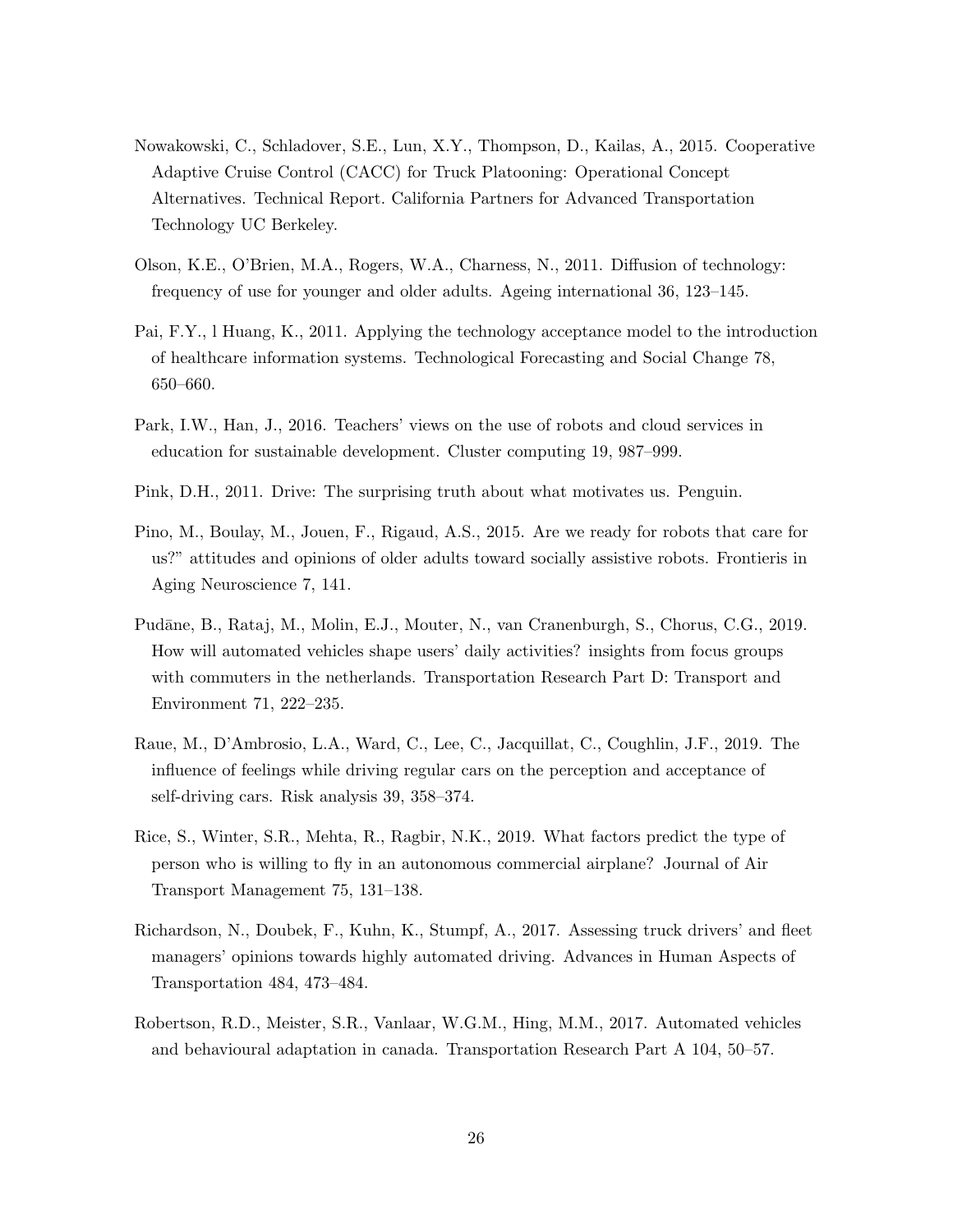- <span id="page-26-1"></span>Roodenbergen, K.J., Vis, I.F., 2001. A survey of literature on automated storage and retrieval systems. European journal of operational research 194, 343–362.
- <span id="page-26-8"></span>Schoettle, B., Sivak, M., 2014. Public opinion about self driving vehicles in China, India, Japan, the U.S, the U.K and Australia. Technical Report. University of Michigan Transportation Research Institute.
- <span id="page-26-11"></span>Simons, D., Clarys, P., Bourdeaudhuij, I.D., de Geus, B., Vandelanotte, C., Deforche, B., 2013. Factors influencing mode of transport in older adolescents: a qualitative study. BMC Public Health 13.
- <span id="page-26-10"></span>Simons, D., Clarys, P., Bourdeaudhuij, I.D., de Geus, B., Vandelanotte, C., Deforche, B., 2014. Why do young adults choose different transport modes? a focus group study. Transport Policy 36, 151–159.
- <span id="page-26-3"></span>Simpson, J.R., Mishra, S., Talebian, A., Golias, M.M., 2019. An estimation of the future adoption rate of autonomous trucks by freight organizations. Research in Transportation Economics 76, 100737.
- <span id="page-26-4"></span>Slowik, P., Sharpe, B., 2018. Automation in the long haul: Challenges and opportunities of autonomous heavy-duty trucking in the united states. The International Council on Clean Transportation .
- <span id="page-26-12"></span>Stephenson, F.J., Fox, R.J., 1996. Driver retention solutions: strategies for for-hire truckload (tl) employee drivers. Transportation Journal , 12–25.
- <span id="page-26-9"></span>Sutton, S.G., Arnold, V., 2013. Focus group methods: Using interactive and nominal groups to explore emerging technology-driven phenomena in accounting and information systems. International Journal of Accounting Information Systems 14, 81–88.
- <span id="page-26-6"></span>Szajna, B., 1996. Empirical evaluation of the revised technology acceptance model. Management Science 42, 85–92.
- <span id="page-26-13"></span>Taylor, F.W., 1911. The principles of scientific management. New York 202.
- <span id="page-26-2"></span>Tesla, 2019. Tesla semi. URL: <https://www.tesla.com/semi>.
- <span id="page-26-0"></span>Tesla, 2021. Autopilot. URL: <https://www.tesla.com/autopilot?redirect=no>.
- <span id="page-26-5"></span>Tsugawa, S., 2014. Results and issues of an automated truck platoon within the energy its project. Intelligent Vehicles Symposium Proceedings, 2014 IEEE , 642–647.
- <span id="page-26-7"></span>Walker, C.R., 1957. Towards the automatic factory.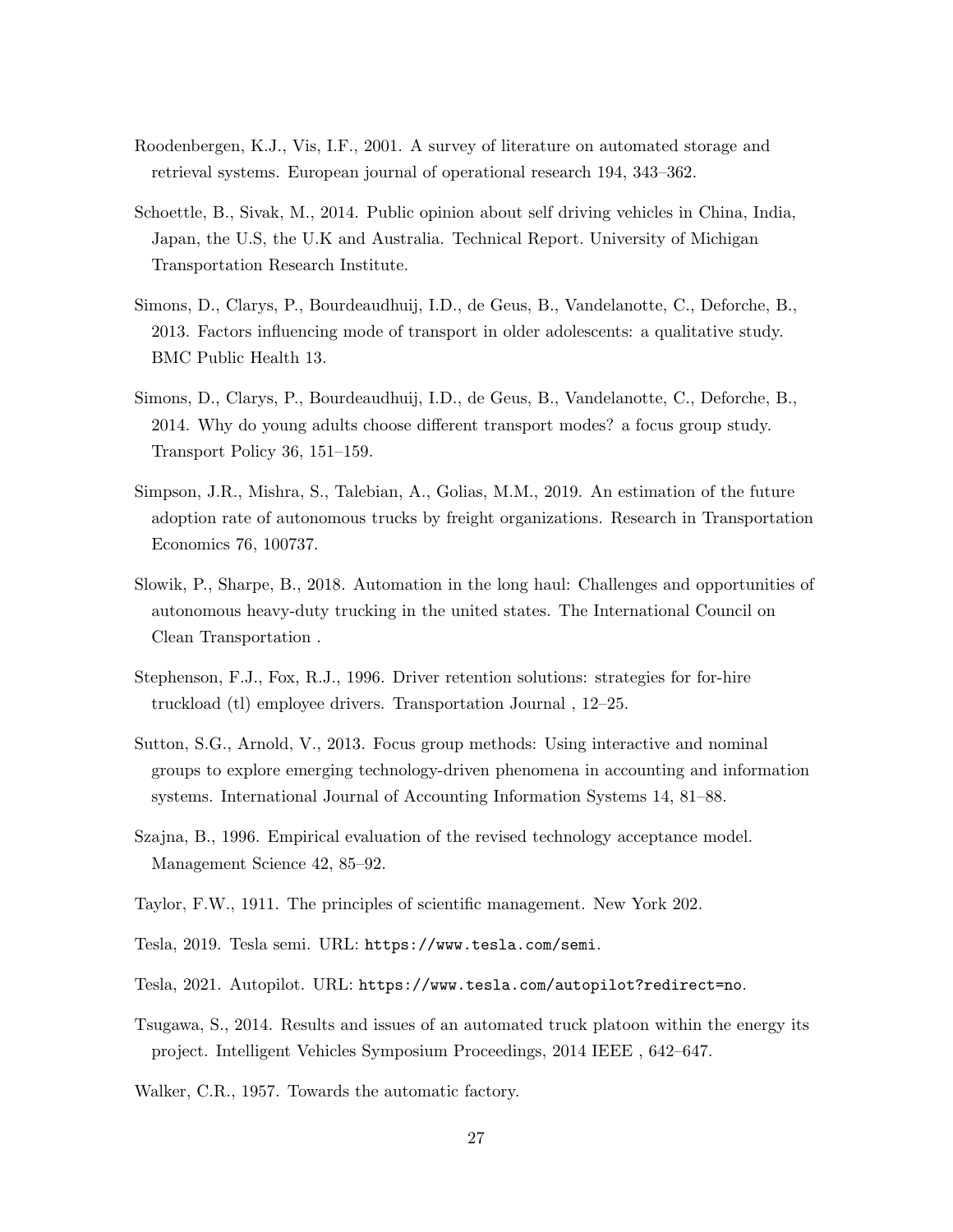- <span id="page-27-5"></span>Walter, Z., Lopez, M.S., 2008. Physician acceptance of information technologies: Role of perceived threat to professional autonomy. Decision Support Systems 46, 206–215.
- <span id="page-27-6"></span>Wiethoff, M., Oei, H., Penttinen, M., Anttila, V., Marchau, V., 2002. Advanced driver assistance systems: an overview and actor position. IFAC Proceedings Volumes 35, 1–6.
- <span id="page-27-10"></span>Wijngaards, I., Hendriks, M., Burger, M.J., 2019. Steering towards happiness: An experience sampling study on the determinants of happiness of truck drivers. Transportation research part A: policy and practice 128, 131–148.
- <span id="page-27-9"></span>Wilkinson, S., Silverman, D., 2004. Focus group research. Qualitative research: Theory, method and practice , 177–199.
- <span id="page-27-4"></span>Wilkowska, W., Ziefle, M., 2011. Perception of privacy and security for acceptance of e-health technologies: Exploratory analysis for diverse user groups, in: Pervasive Computing Technologies for Healthcare (PervasiveHealth), 2011 5th International Conference on, IEEE. pp. 593–600.
- <span id="page-27-1"></span>World Maritime University, 2019. Transport 2040: Truck platooning: The Australian case - Technology and transformation.
- <span id="page-27-0"></span>Yang, J., Coughlin, J.F., 2014. In-vehicle technology for self-driving cars: Advantages and challenges for aging drivers. International Journal of Automotive Technology 15, 333–340.
- <span id="page-27-2"></span>Yang, S., Shladover, S.E., Lu, X.Y., Spring, J., Nelson, D., Ramezani, H., 2018. A first investigation of truck drivers' on-the-road experience using cooperative adaptive cruise control. Transportation Research Record: Journal of the Transportation Research Board .
- <span id="page-27-8"></span>Yassuda, M.S., Wilson, J.J., van Mering, O., 1997. Driving cessation: The perspective of senior drivers. Educational Gerontology: An international quarterly 23, 525–538.
- <span id="page-27-7"></span>Zaunbrecher, B.S., Beul-Leusmann, S., Ziefle, M., 2014. Laypeople's perspectives on electromobility: A focus group study. International Internet of Things summit 2014, 144–149.
- <span id="page-27-3"></span>Ziefle, M., Valdez, A.C., 2017. Domestic robots for homecare: A technology acceptance perspective. Human Aspects of IT for the Aged Population. Aging, Design and User Experience , 57–74.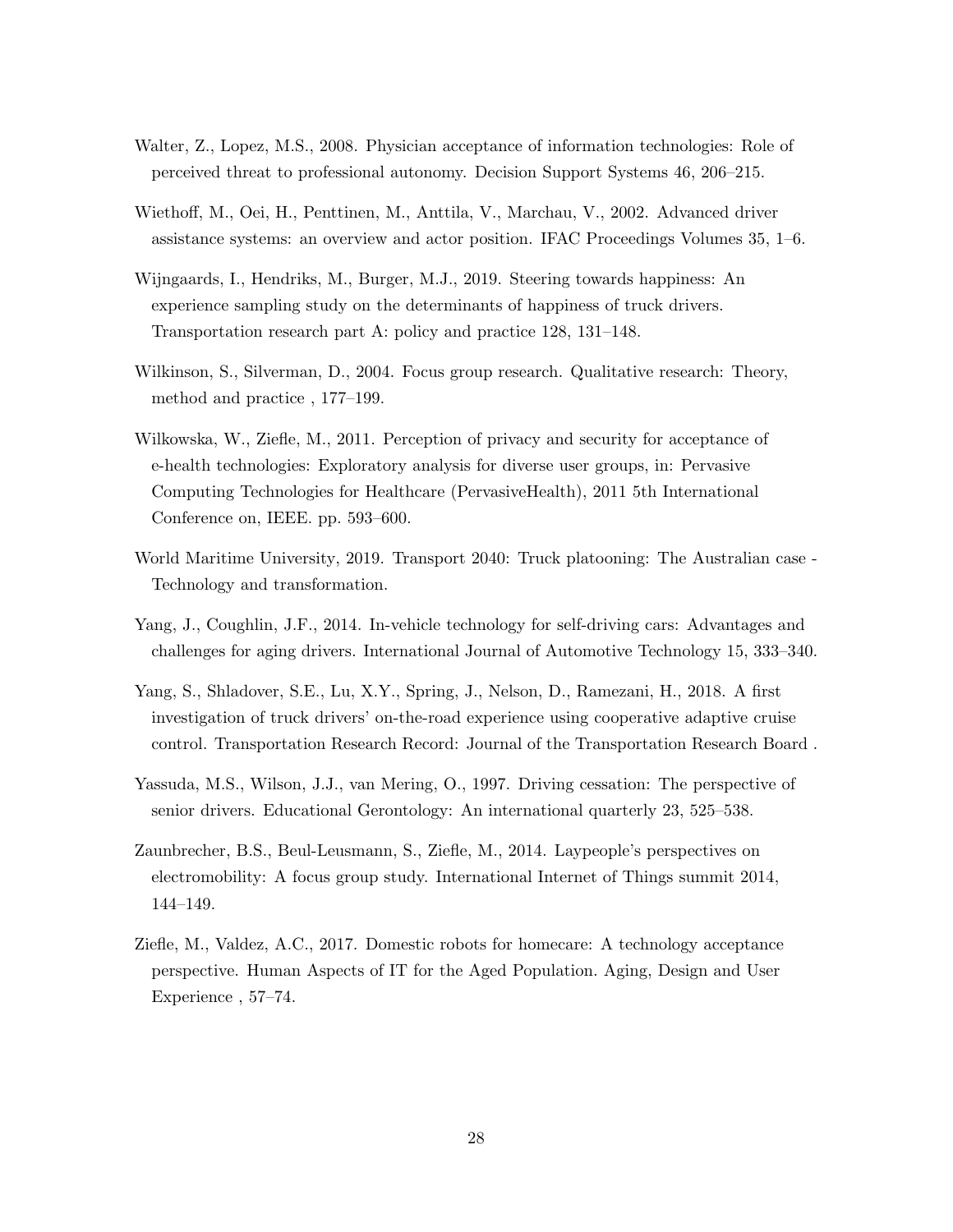# <span id="page-28-0"></span>A Participant details